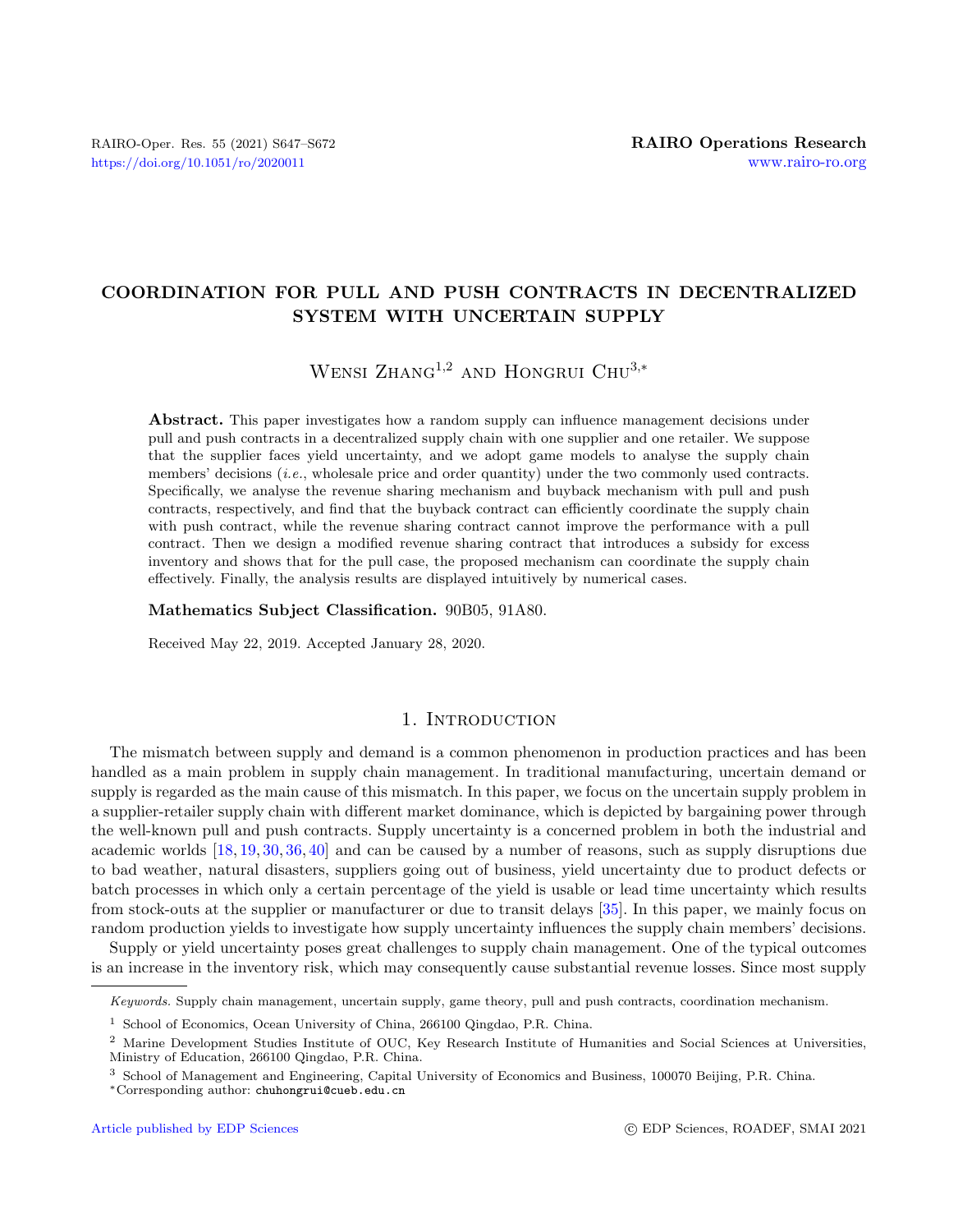#### S648 W. ZHANG AND H. CHU

chains are unable to match supply and demand perfectly, all the supply chain members bear at least some inventory risk. However, in business negotiations, the supplier and the retailer always have different bargaining power, which is dependent on whether they have abundant alternate sources. For example, yield uncertainty is a common characteristic in electronics components' production, comparing with the computer manufacturer and retailer such as Dell Inc., in which the CPU is one of the key components, the CPU supplier has stronger bargaining power, and Dell should thus bear the risk of uncertain supply. However, the suppliers that provide less crucial components, such as the keyboard or mouse, have considerably weaker bargaining power and have to take the yield uncertainty risk. In other words, the supply chain member may be able to avoid the inventory risk completely by using his dominant position. Cachon [\[3\]](#page-24-0) first classifies inventory risk allocation into the following two categories: a push contract, where the supplier forces the retailer to take the entire inventory risk, and a pull contact, where the downstream retailer delegates the inventory risk to the upstream supplier. Additionally, since each participant decides to maximize self-interest in a decentralized system, allocating inventory risk to different supply chain members may cause worse channel performance in practice. Therefore, designing coordination schemes to improve supply chain performance by properly allocating the inventory risk between the members is a worthwhile solution.

This paper explores how the supply uncertainty affects the supplier's and retailer's decisions in a single-period supply chain under pull and push contracts and investigates the efficiencies of the corresponding coordination mechanisms. Specifically, a retailer procures a random output product from a supplier to satisfy a deterministic market demand with zero lead time, while the supplier faces uncertain yield after deciding on a certain production level. The inventory risk is borne by different supply chain members under different power structures: In a push contract, the supplier has more bargaining power and charges a single wholesale price; the retailer decides the ordering quantity under this wholesale price and the supplier provides the retailer's booked quantity. All the produced products are stored by the retailer; therefore, the retailer bears the excess inventory risk caused by a mismatch between supply and demand. In the meanwhile, the supplier should bear the random yield risk since the actual production may be lower than the planned production level. In contrast, the retailer has more bargaining power in a pull contract and decides the wholesale price before the supplier decides the quantity of output. This scenario is similar to a Vendor Managed Inventory (VMI) system; thus, both the inventory risk and random yield risk are taken by the supplier. The equilibrium decisions under pull or push contracts will bring out the double marginalization effect. In general, the well-known double marginalization effect refers to the channel barrier that causes a lower transfer or delivery amount of products through the channel, which usually reveals that as a higher selling price is set by the retailer or a lower order quantity is submitted from the retailer (see  $[2, 6]$  $[2, 6]$  $[2, 6]$ ). Our result shows that under the push contract, the double marginalization effect is in line with the traditional one; however, under a pull contract with uncertain yield, the effect can be translated into a lower production level in a decentralized system and leads to insufficient supply to meet the demand. While related works have sufficiently examined both uncertainty supply problems and bargaining power issues, there is a gap in the literature regarding the consideration of inventory risk with an uncertain supply under push or pull power structures. This work focuses on this research gap and investigates coordination mechanisms to eliminate double marginalization.

This study stands on the interface between supply uncertainty and supply chain coordination under different supply chain power structures. We first prove theoretically that both pull and push contracts give rise to the double marginalization effect in the supply chain and undermine the performance of the entire supply chain by lowering the supplier's production level. Then, coordination mechanisms are proposed and analysed for improving the efficiency of the supply chain. The study aims to demonstrate how the allocation of inventory risk influences a supply chain's performance and its division of profit under supply uncertainty. In particular, we attempt to answer the following questions: (1) How do the supply uncertainty and power structure affect the optimal equilibrium decisions of supply chain members? (2) Can the classic coordination mechanisms (revenue sharing and buyback) coordinate a supply chain with uncertain supply under different power structures? (3) Are there any other contracts that can coordinate the supply chain if the classic mechanisms do not work? To answer these questions, a Stackelberg model is adopted to investigate the decisions under pull and push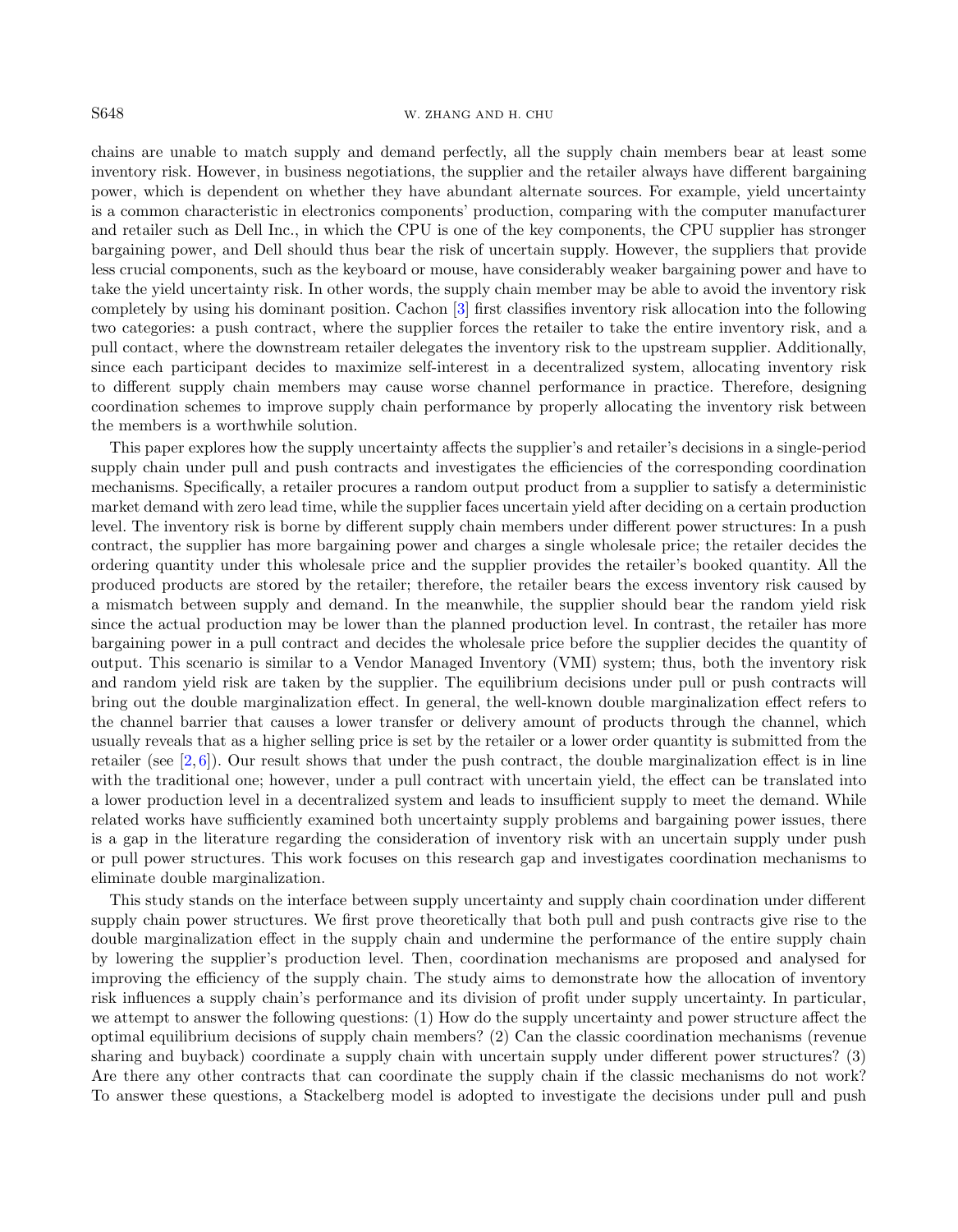contracts. Compared to the related papers, we delve into the effects of random supply and inventory risk under different power structures, where the leader in the game can shift the inventory risk to the follower.

The remainder of this paper is organized as follows. Section [2](#page-2-0) reviews the related literature. The problem description and some essential assumptions are presented in Section [3,](#page-4-0) which also takes the centralized supply chain as the base model. In Section [4,](#page-5-0) we analyse the optimal order quantity and wholesale price decisions of the retailer and supplier under pull and push contracts, respectively. A pull contract with revenue sharing and risk-pooling and a push contract with buyback are considered in Section [5.](#page-9-0) Numerical examples are provided in Section [6](#page-12-0) to illustrate the results of the proposed models and Section [7](#page-14-0) extends the problem to random demand. Finally, Section [8](#page-18-0) summarizes the conclusions.

## 2. Literature review

<span id="page-2-0"></span>Our work is closely related to three main streams of operations management literature: supply uncertainty, inventory risk allocation, and coordination mechanism design. In this section, we review the relevant research in each stream.

Most of the papers considering supply uncertainty focus on the production planning problems of uncertain production capacity, random manufacturing yield, or unreliable suppliers. Lowe and Preckel [\[29\]](#page-25-6) point out that supply uncertainty can significantly thin the margins in perishable goods, such as the fresh food supply chain since the quality and available quantity of products usually decrease with time. Motivated by the fact that the fresh food quantity is highly dependent on the short term planning in the harvest season, Ahumada and Villalobos [\[1\]](#page-24-3) present an operational model to handle the effect of labour costs and transportation modes on uncertain crops yield. Shen et al. [\[33\]](#page-25-7) study the inventory replenishment model for perishable agricultural products and demonstrate that the supply chain cost decreases with collaborative forecasting by the supplier and retailer. Taking into account the supply uncertainty caused by the deterioration of perishable products, such as medicine and foods, Ferreira et al. [\[9\]](#page-24-4) develop a continuous aid inventory management model by using the Markov Decision Process. In addition to perishable products, random yields are also a concern in the manufacturing industry. Most studies investigate the impact of an uncertain supply on decisions. Gurnani and Gerchak [\[19\]](#page-25-1) consider an assembler that procures components from two suppliers, and investigate the assembler's order decision and two suppliers' production decisions in the presence of random component yields. Pan and So [\[30\]](#page-25-2) and Li et al. [\[26\]](#page-25-8) analyse the interactions among the assembler and suppliers in their procurement decisions in a random yield production system. He et al.  $[20]$  study the impacts of decision sequences on a random yield supply chain with a service level constraint. Different methods are used in the literature to describe supply randomness; two of the most widely used forms are the additive and multiplicative forms. Li et al. [\[24\]](#page-25-10) explore the double marginalization effects caused by considering an uncertain supply that is formulated by both additive and multiplicative yield models. Peng et al. [\[31\]](#page-25-11) assume that the final production quantity can be expressed as random variable multiplies by the ordering quantity. Without loss of generality, we use the multiplicative yield model to depict a proportional random supply in this paper. Demand is always uncertain in practice and there are plenty of studies jointly considering random supply and random demand in supply chain management. Kazaz [\[22\]](#page-25-12) develops a single-period two-stage decision-making problem under random yield and uncertain demand to determine the optimal production quantity, as well as the optimal resource order. Fu et al. [\[10\]](#page-24-5) consider a decentralized system with unreliable suppliers and an assembler who faces random demand, and they use a Bernoulli model to describe the stochastic yield of suppliers. Fuller et al. [\[12\]](#page-24-6) study a more general distribution of supply uncertainty by introducing a multi-echelon supply system for the oil industry value chain, which covers the process from crude oil input through to product output. The actives, such as transportation and storage, may lead to an uncertain supply. Incorporating the random demand, an agent-based modelling and simulation is proposed to obtain profit from a complex value chain. Giri *et al.* [\[13\]](#page-24-7) consider a three-layer supply chain with stochastic market demand and random yield from a raw-material supplier and manufacturer and design contracts to coordinate the supply chain. However, the allocation of inventory risk is not discussed in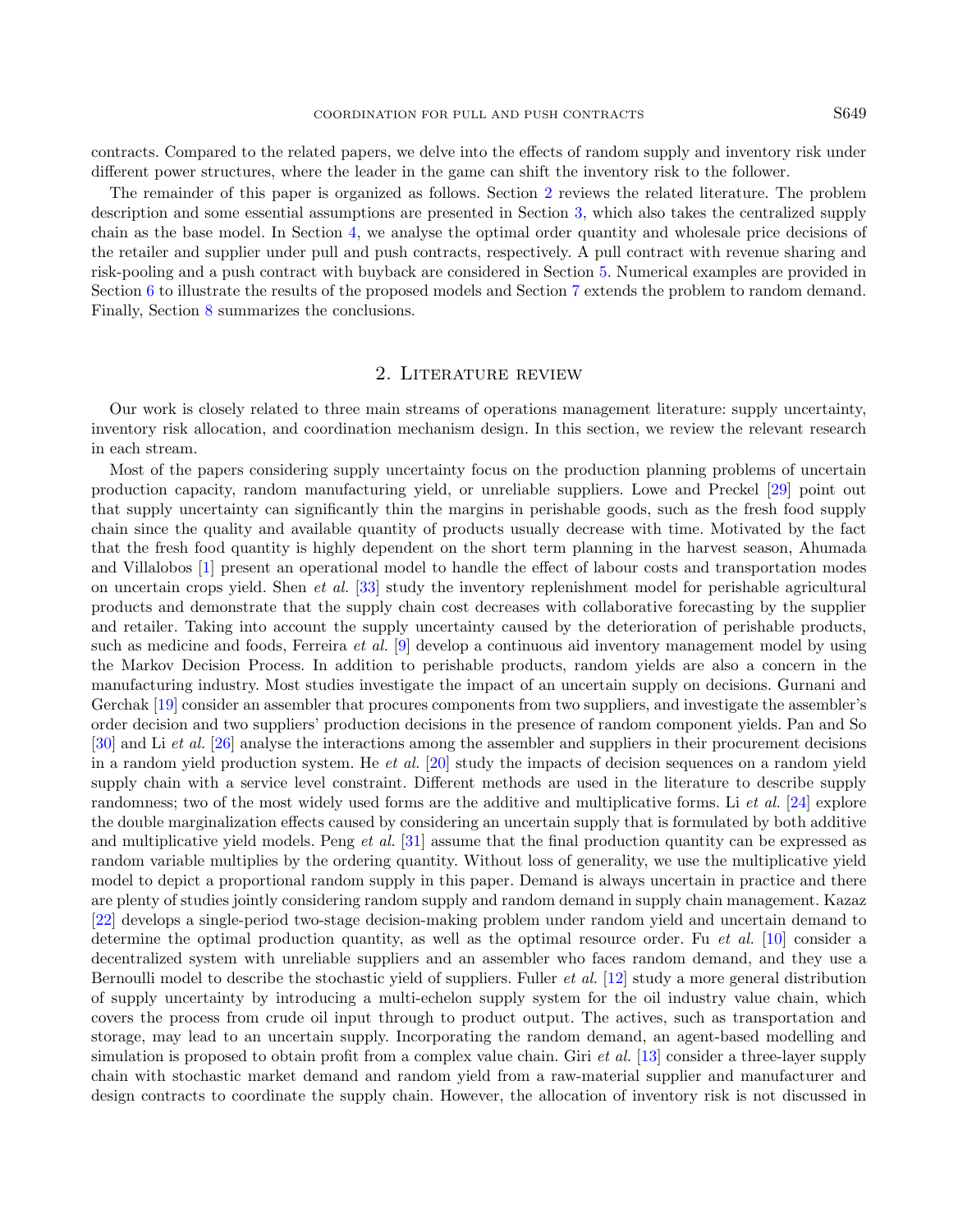#### S650 W. ZHANG AND H. CHU

the above literatures. In this paper, we will extend our proposed model by introducing stochastic demand and investigating the allocation of the inventory risk mainly caused by the mismatch between supply and demand.

Our study is also related to the literature on inventory risk allocation. Since the seminal work of Cachon [\[3\]](#page-24-0), pull and push contracts are widely used for allocating inventory risk in supply chain management. With a push contract, all inventory risk is pushed onto the retailer. With a pull contract, the retailer pulls inventory from the supplier, thereby leaving the supplier with all the inventory risk. VMI (the supplier decides how much inventory to stock at the retailer and owns that inventory) or drop shipping (the supplier holds the inventory and ships directly to consumers, bypassing the retailer) are two situations that can be represented by a pull contract. Cachon [\[3\]](#page-24-0) studies how the allocation of inventory risk impacts supply chain efficiency under uncertain demand. Subsequently, Granot and Yin [\[15\]](#page-25-13) allow suppliers to form coalitions and incorporate push and pull contracts into a random demand assembly system in which equilibrium pricing and production/procurement strategies are investigated. Prasad et al. [\[32\]](#page-25-14) examine the advance selling price and inventory decisions in a two-period setting to control the inventory risk caused by uncertain demand. The above studies mainly concern the pricing and inventory problems with random demand under pull and push contracts. Fang et al. [\[7\]](#page-24-8) study a push assembly system with multiple suppliers, simultaneous supplier contracts, and a wholesale price contract. Pan and So [\[30\]](#page-25-2) make pricing and production decisions in an assembly system with uncertain supply under a pull contract. Other factors are also considered in the literatures related to pull and push contracts, such as the presence of an outside market [\[14\]](#page-25-15), the impact of a hybrid push-pull contract [\[16\]](#page-25-16), a supply chain risk-averse attitude [\[41\]](#page-25-17), and different lead times for products [\[42\]](#page-25-18).

Coordination is an important goal in supply chain management, and an extensive body of literature has focused on the coordination of supply chains by adopting different types of contracts. Cachon and Lariviere [\[4\]](#page-24-9) study revenue-sharing contracts in a general supply chain model with the revenues determined by each retailer's purchase quantity and price. They demonstrate that revenue sharing coordinates a supply chain with a single retailer and arbitrarily allocates the supply chain's profit. Gurnani and Gerchak [\[19\]](#page-25-1) design an additional penalty contract to coordinate the members of the decentralized assembly system. Wang and Chen [\[39\]](#page-25-19) combine option contracts with supply chain risk management to investigate the management decisions in the fresh produce supply chain. Kalkancı and Erhun [\[21\]](#page-25-20) investigate price-only contracts and complex payment contracts in an assembly supply chain under symmetric and asymmetric information. Guan et al. [\[17\]](#page-25-21) study a time-based payment contract in a decentralized assembly system in which the lead-times of both suppliers are stochastic and independent. Li et al. [\[25\]](#page-25-22) combine a penalty term in writing contracts with the provision of financial assistance, which is the carrot and stick approach used by a manufacturer to deal with supply disruption. We also refer the reader to Cachon [\[2\]](#page-24-1) and Tang [\[37\]](#page-25-23) for an excellent survey of this field. There are also some studies that focus on coordination schemes to relieve the impact of an uncertain supply. Yan et al. [\[40\]](#page-25-4) introduce a positive salvage value to extend the work of Gurnani and Gerchak [\[19\]](#page-25-1) and derive a new coordination scheme. Güler [\[18\]](#page-25-0) proposes four contracts to study the coordination of assembly systems with random yield and random demand. Li et al. [\[27\]](#page-25-24) mitigate supply uncertainty using supply diversification and responsive pricing strategies. Lin and Xiao [\[28\]](#page-25-25) study the credit guarantee scheme used in a supply chain finance system under push and pull contracts. In a supply chain with rush orders, Chintapalli et al. [\[5\]](#page-24-10) examine and demonstrate that an advanceorder discounts contract cannot coordinate the supply chain, while a delegation contract coordinates the supply chain and is Pareto-improving.

In view of the existing literature, we find that few of the previous studies consider the impacts of a random supply and inventory risk in a decentralized setting under pull and push contracts, and most of the above studies neglect the inventory holding cost caused by an uncertain supply. The issues related to inventory risk allocation and the coordination mechanism problem under pull and push structures with uncertain supply have not been fully elucidated. Thus, this study investigates the decentralized system with uncertain supply and compares how the allocation of inventory risk impacts the optimal decisions under pull and push contracts. Finally, we attempt to design coordination schemes to improve the performance of the whole supply chain.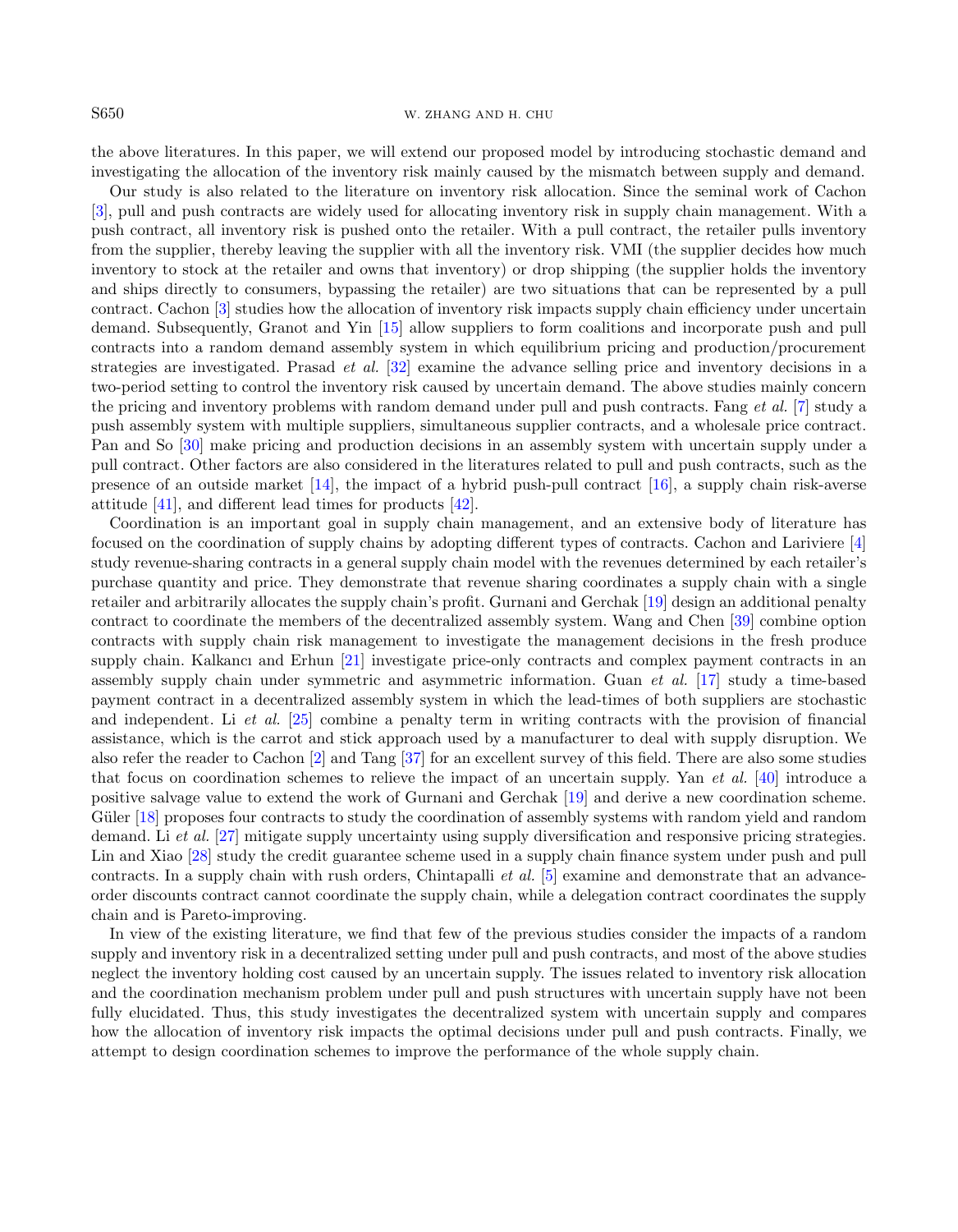<span id="page-4-2"></span><span id="page-4-1"></span>

Figure 1. Illustration of pull and push contracts.

TABLE 1. Notations.

| Ų                | Production quantity                                    |
|------------------|--------------------------------------------------------|
| $\mathfrak c$    | Unit production cost                                   |
| $\boldsymbol{p}$ | Sale price of retailer                                 |
| w                | Wholesale price                                        |
| $\alpha$         | Random supply reliability factor with support $[a, b]$ |
| $f(\cdot)$       | Probability density function of $\alpha$               |
| $F(\cdot)$       | Cumulative distribution function of $\alpha$           |
| $\mu$            | Mean of $\alpha$                                       |
| θ                | Standard deviation of $\alpha$                         |
| d.               | Constant demand                                        |
| h                | Holding cost of unsold product                         |
| $\pi_r$          | Expected payoff of retailer                            |
| $\pi_s$          | Expected payoff of supplier                            |
| $\pi_c$          | Total expected payoff of the supply chain              |

## 3. Model description

<span id="page-4-0"></span>We consider a supply chain consisting of one supplier and one retailer. The retailer orders a specific product from the supplier and sells it to the market with deterministic demand. The production yield of the supplier is random. In line with the prior literature [\[19,](#page-25-1)[34,](#page-25-26)[38\]](#page-25-27), we model the supply uncertainty as a proportional random yield, *i.e.*, the final available quantity is assumed to be  $\alpha Q$  when the planned production quantity is Q, and  $\alpha$ is a random variable representing the supply reliability factor. Both the supplier and the retailer make decisions prior to the selling season, which means there is no opportunity for the retailer to replenish inventory once the products are sold out.

We also assume forced compliance on the side of the supplier. The suppliers can either accept the production quantity to implement the contract or reject the contract without any production [\[18\]](#page-25-0). The two contracts and the sequence of events are illustrated in Figure [1.](#page-4-1)

Notations used in this paper are presented in Table [1.](#page-4-2)

We focus on the allocation of inventory risk and assume the unsold products will produce a holding cost instead of a salvage value. Actually, the two items can be seen as equivalent in a sense. Our first objective is to determine the impact of an uncertain supply on the ordering or production decisions and expected profits of supply chain members. To this end, we will adopt a Stackelberg model to investigate the equilibrium decisions of the supplier and retailer under two different power contract structures, which are named pull and push contracts. The readers can refer to Fudenberg and Tirole [\[11\]](#page-24-11) and Lau and Lau [\[23\]](#page-25-28) for the details of Stackelberg game and its analysis procedure. To be brief, in a Stackelberg game, the players act as either the leader or follower; the leader moves first and then the follower moves sequentially. In our problem, under a pull contract, the retailer acts as the Stackelberg leader, who first determines the unit wholesale price  $w$ . Then, the supplier acts as the Stackelberg follower and chooses the production quantity Q before the market demand is realized. Under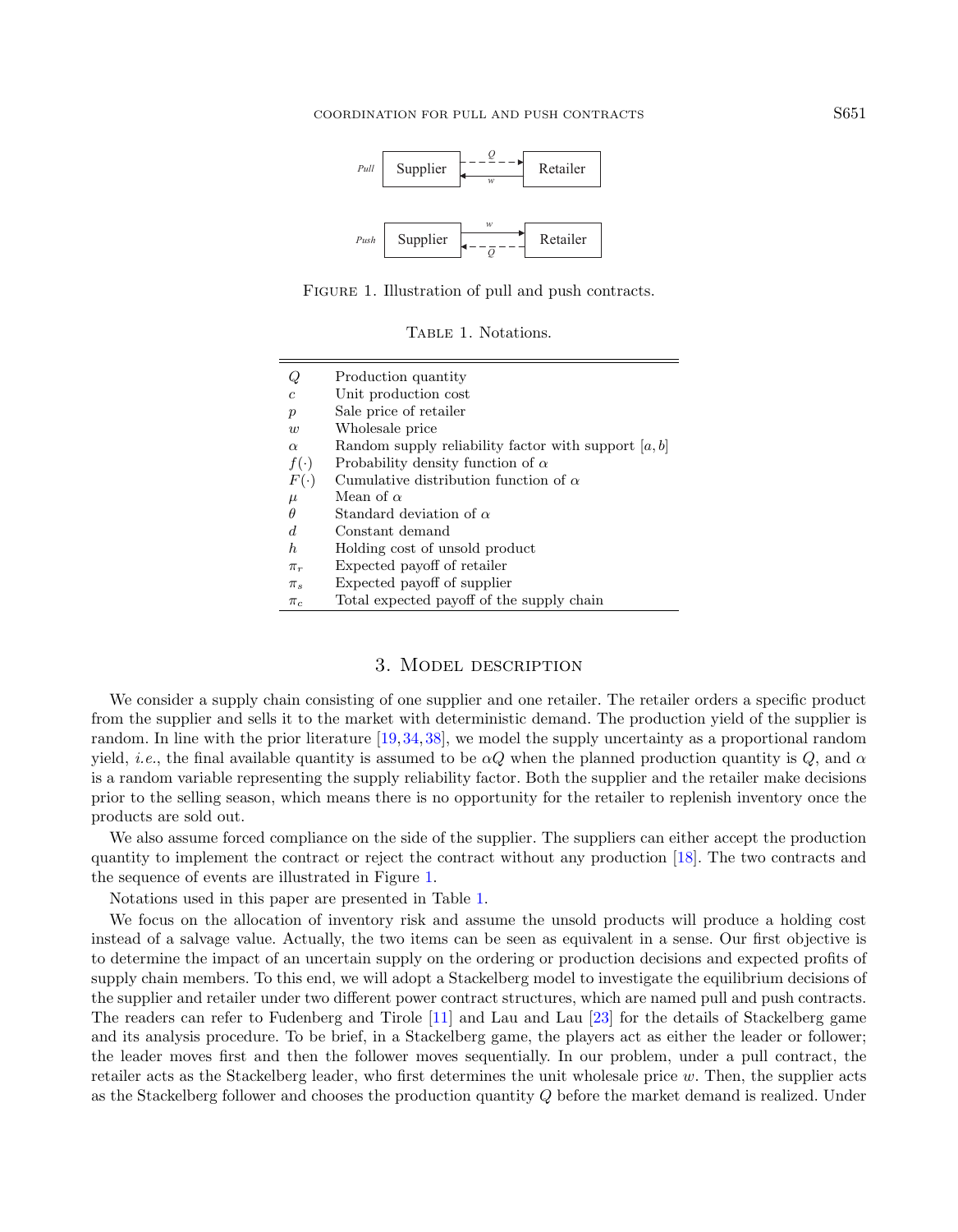#### S652 W. ZHANG AND H. CHU

the pull contract, the supplier has to bear the excessive production risks caused by random yields [\[3,](#page-24-0) [8\]](#page-24-12). By contrast, under a push contract, the supplier has more bargaining power and acts as the Stackelberg leader. In this instance, the supplier first charges the retailer the wholesale price  $w$  for the product. The retailer then determines the ordering quantity Q based on the agreed wholesale prices. Because of the uncertainty of supply, at the end of the selling season, there are  $\min(\alpha, d)$  units of product that are sold. Thus, the retailer will face the risk of overstock. In line with most supply chain models, we assume that the distribution of has the strictly increasing generalized failure rate (IGFR) property, *i.e.*,  $xf(x)/\bar{F}(x)$  is increasing with x. Many distributions have the IGFR property, such as the normal, the exponential, the gamma, and the Weibull.

Another concerned issue is whether the additional supply chain contract can coordinate the whole supply chain. To investigate this question, we attempt to introduce three coordination mechanisms, revenue sharing and a buyback commitment to the pull and push cases. In the pull contract with revenue sharing, the retailer agrees to share a portion of the sales revenue with the supplier, and then, the supplier may have incentive to produce more goods. We also propose a new contract based on the classic revenue sharing mechanism for the pull contract, named revenue sharing with a subsidy. In this new contract, in addition to sharing part of the profit with the supplier, the retailer also "shares" part of the supplier's inventory risk to stimulate the supplier to produce more products. Furthermore, the buyback commitment is embedded into the push contract when the supplier has the leader status and promises the retailer that the unsold products can be returned to the supplier at a given price to motivate the retailer to order more products.

### 4. Centralized and decentralized supply chains

#### <span id="page-5-3"></span><span id="page-5-0"></span>4.1. Centralized system

First, we investigate the quantity decision problem of the centralized supply chain, which performs as a benchmark for the decentralized cases. We use subscript C to denote the centralized situation.

The centralized supply chain aims to maximize the sum of the retailer's profit and the supplier's profit by choosing a moderate production quantity. The quantity of sold product is the minimum of the actual output of products and the demand of the terminal market,  $\min(d, \alpha Q)$ , therefore, the expected payoff of the supply chain is

$$
\pi_c(Q) = pE[\min\{d, \alpha Q\}] - cQ - hE(\alpha Q - d)^+.
$$
\n
$$
(4.1)
$$

Define  $S(Q) = E[\min\{d, \alpha Q\}]$ , then

$$
S(Q) = d\bar{F}(d/Q) + Q \int_{a}^{d/Q} x f(x) \, dx,\tag{4.2}
$$

$$
E(\alpha Q - d)^{+} = E(\alpha Q - \min\{d, \alpha Q\}) = \mu Q - S(Q),
$$
\n(4.3)

and

<span id="page-5-2"></span>
$$
\pi_c(Q) = pS(Q) - cQ - h(\mu Q - S(Q))
$$
  
= (p + h)S(Q) - (c + \mu h)Q, (4.4)

the supply chain faces a quantity decision similar to the newsvendor problem, and we can obtain the following Lemma [4.1.](#page-5-1)

<span id="page-5-1"></span>**Lemma 4.1.** There is a unique  $Q_c^*$  that maximizes the expected profit of the centralized system, and  $Q_c^*$  is increasing with p and decreasing with h.

See the Appendix [A](#page-18-1) for all the proof.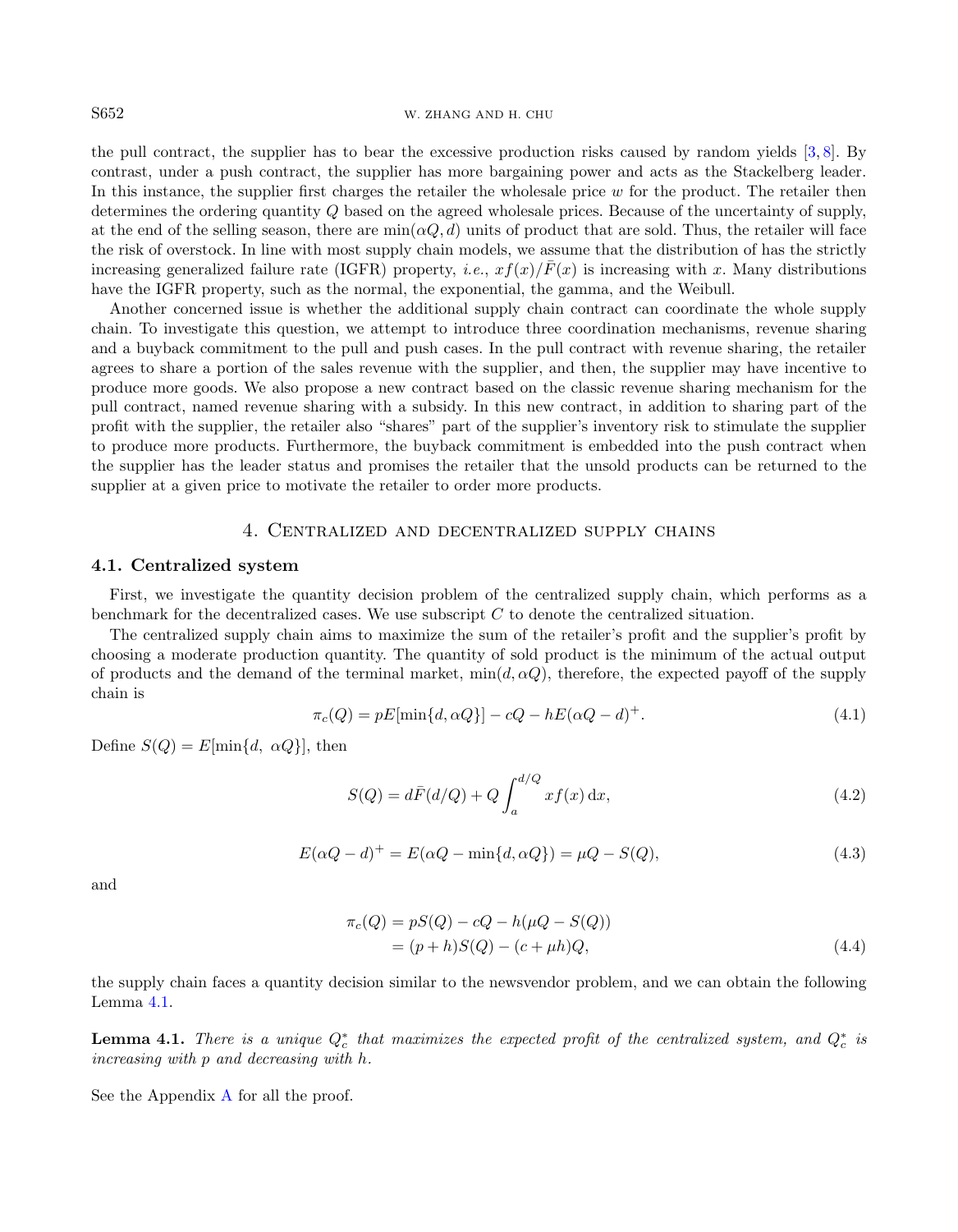Under the optimal quantity, we can calculate the maximum expected profit of the total supply chain, as follows:

$$
\pi_c^*(Q_c^*) = (p+h)S(Q_c^*) - (c+\mu h)Q_c^*
$$
  
=  $(p+h)d\bar{F}(d/Q_c^*).$  (4.5)

It should be noted that the optimal  $Q_c^*$  satisfies  $\int_a^{d/Q} x f(x) dx = (c + \mu h)/(p + h)$ , and  $\int_a^{d/Q} x f(x) dx$  is the actual expected demand of the supply chain. This equation implies that the optimal production quantity  $Q_c^*$ allows the actual expected demand to be equal to the critical fractile, which has a similar formula structure to the classic newsvendor problem.

### <span id="page-6-3"></span>4.2. Pull contract

<span id="page-6-1"></span>In the pull contract, the retailer has more bargaining power and acts as the game leader. Within this setting, the retailer first offers a unit wholesale price  $w$ , then the supplier chooses a production quantity  $Q$  and bears the inventory risk of uncertain production. The retailer only needs to pay the supplier for the amount used to meet the actual demand. This is a classic Stackelberg game, and the supplier's expected profit with a given wholesale price  $w$  is as follows:

$$
\pi_s(Q|w) = wE[\min\{d, \alpha Q\}] - cQ - hE(\alpha Q - d)^+.
$$
\n
$$
(4.6)
$$

Similar to the centralized system, we can solve the optimal  $Q_s^*$  by Lemma [4.2.](#page-6-0)

<span id="page-6-0"></span>**Lemma 4.2.** Under a pull contract with a given wholesale price w, the expected profit  $\pi_s(Q|w)$  is concave with respect to the production quantity Q. The optimal production quantity of supplier  $Q_s^*$  can be implicitly defined by the following:

$$
Q_s^* = \arg_Q \{ (w+h)S'(Q) - (c+\mu h) = 0 \}.
$$
\n(4.7)

The supplier's expected profit under this production quantity can be written as follows:

<span id="page-6-2"></span>
$$
\pi_s^*(Q_s^*, w) = (w + h)S(Q_s^*) - (c + \mu h)Q_s^*
$$
  
=  $(w + h)d\bar{F}(d/(Q_s^*)).$  (4.8)

With the given decision of the supplier in the first stage, the retailer chooses the optimal wholesale price to maximize the expected payoff. Instead of solving the optimal wholesale price directly, we first analyse whether there is a w that can coordinate the supply chain, which means that  $Q_s^* = Q_r^* = Q_c^*$ , where  $Q_r^*$  can be considered as the optimal quantity that the retailer wants the supplier to choose.

Define  $G(w, Q_s^*) = (w + h)S'(Q) - (c + h)$ , then

$$
\frac{\partial Q_s^*}{\partial w} = -\frac{\partial G(w, Q_s^*)}{\partial w} / \frac{\partial G(w, Q_s^*)}{\partial Q_s^*} = \frac{Q_s^{*3} S'(Q)}{(w+h)d^2 f(d/Q_s^*)} > 0,
$$
  

$$
\frac{\partial Q_s^*}{\partial h} = -\frac{\partial G(w, Q_s^*)}{\partial h} / \frac{\partial G(w, Q_s^*)}{\partial Q_s^*} = \frac{Q_s^{*3} (S'(Q) - \mu)}{(w+h)d^2 f(d/Q_s^*)} < 0.
$$

Therefore, we further have the following conclusion:

# Corollary 4.3.  $Q_s^*$  is increasing with w and decreasing with h.

The result is intuitive that with a higher wholesale, the supplier will choose to provide a larger quantity of product to obtain more profit. Additionally, with the increase of the holding cost  $h$ , it is evident that the supplier will reduce the production to avoid the inventory risk. Based on the monotonicity of  $Q_s^*$  with respect to w, we can also conclude that for any  $w < p$ , there is  $Q_s^* < Q_c^*$ .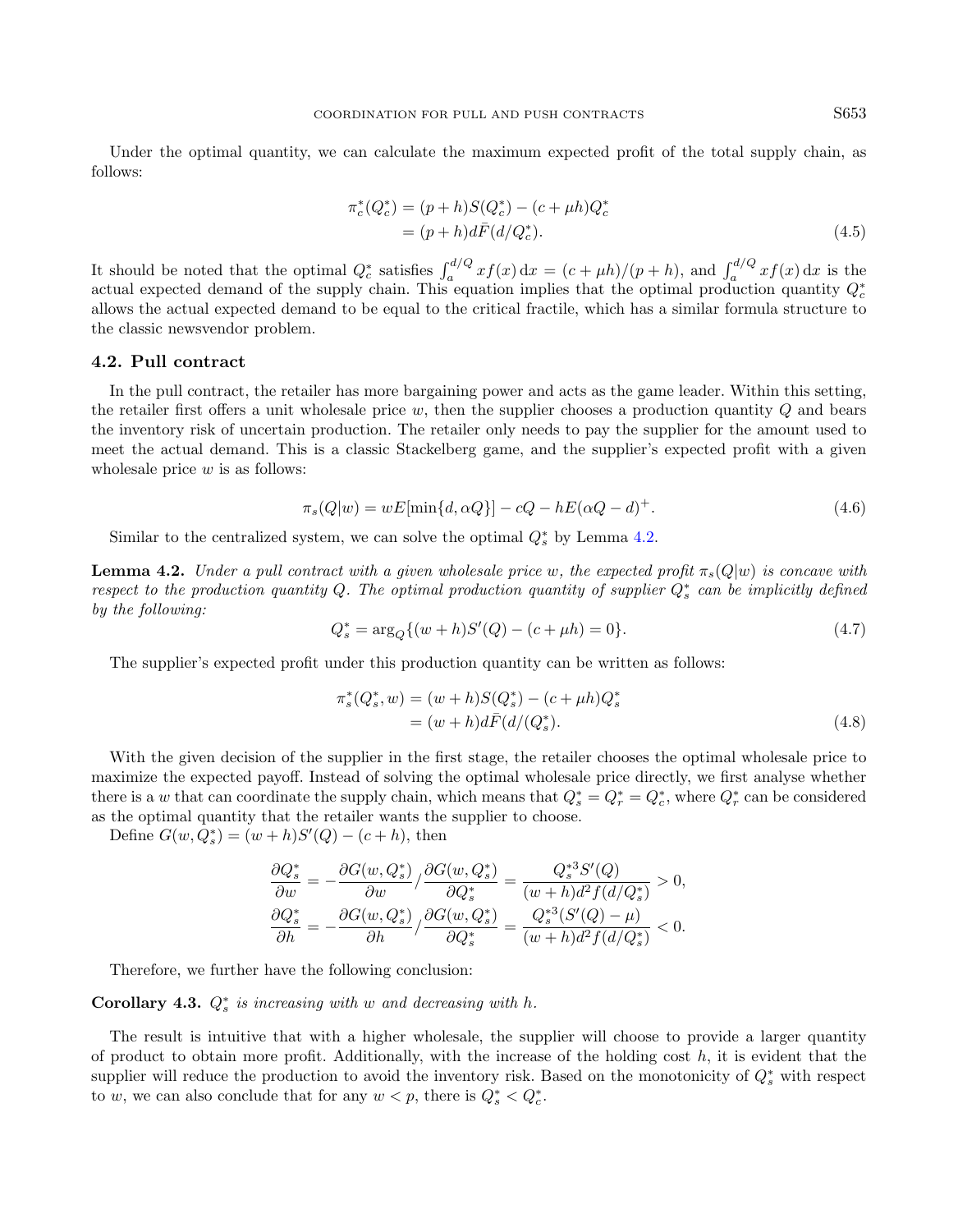Thus, it is obvious that there is a one-to-one mapping between the production quantity  $Q_s^*$  and the wholesale price w. We can use equation  $(4.7)$  to solve w in terms of  $Q_s^*$ , as follows:

<span id="page-7-0"></span>
$$
w(Q_s^*) = \frac{c + \mu h}{S'(Q_s^*)} - h.
$$
\n(4.9)

Plugging equation [\(4.9\)](#page-7-0) into equation [\(4.8\)](#page-6-2) and write the supplier's profit in terms of  $Q_s^*$  as follows:

<span id="page-7-3"></span>
$$
\pi_s(Q_s^*) = \frac{c + \mu h}{S'(Q_s^*)} S(Q_s^*) - (c + \mu h)Q_s^*,
$$
\n(4.10)

$$
\frac{\partial \pi_s(Q_s^*)}{\partial Q_s^*} = -(c + \mu h) \frac{S(Q_s^*) S''(Q_s^*)}{(S'(Q_s^*))^2} > 0.
$$
\n(4.11)

The supplier's profit is increasing in  $Q_s^*$ .

Given a wholesale price, the expected profit of the retailer is as follows:

$$
\pi_r(Q) = (p - w)E[\min\{d, \alpha Q\}] = (p - w)S(Q). \tag{4.12}
$$

It is obvious that given a wholesale price w,  $\pi_r(Q)$  is a concave increasing function with Q. The retailer will not accept any wholesale price where  $w \geq p$ , hence  $Q_s^* < Q_c^*$  is held.

However, which  $w$  would the retailer choose to maximize his profit? To choose  $w$ , the retailer must anticipate the quantity Q that the supplier will choose for each value of w. In other words, the retailer can entice the supplier to choose whatever Q he wishes by selecting the unique wholesale price, call it  $w(Q)$ , that makes Q optimal for the supplier. In particular, following equation  $(4.4)$ , the retailer's profit is now a function of  $Q$  and the corresponding  $w(Q)$ , as follows:

<span id="page-7-5"></span>
$$
\pi_r(Q) = (p - w)E[\min\{d, \alpha Q\}]
$$
  
=  $(p - (c + \mu h)/S'(Q) + h)S(Q)$ , (4.13)

and the first-order of  $\pi_r(Q)$  with Q is

$$
\frac{\partial \pi_r(Q)}{\partial Q} = \left(p - \frac{c + \mu h}{S'(Q)} + h\right) S'(Q) + (c + \mu h) S(Q) \frac{S''(Q)}{(S'(Q))^2}
$$

$$
= (p + h)S'(Q) - (c + \mu h) \left(1 - \frac{S(Q)S''(Q)}{(S'(Q))^2}\right). \tag{4.14}
$$

If  $\pi_r(Q)$  is concave with respect to Q, then there is a unique Q to maximize  $\pi_r(Q)$ . Define  $s(x) = E[\min{\{\alpha, x\}}]$ , thus  $S(Q) = Qs(d/Q)$ , and

<span id="page-7-2"></span>
$$
\frac{S(Q)S''(Q)}{(S'(Q))^2} = -\frac{d^2s(d/Q)f(d/Q)}{Q^2(s(d/Q) - d/Q\overline{F}(d/Q))^2}.
$$

To derive the unique and optimal condition, the following Lemma [4.4](#page-7-1) is needed for many of the subsequent results.

<span id="page-7-1"></span>Lemma 4.4. Let  $A(x) = s(x)/(s(x)/x - \bar{F}(x))$ ,  $B(x) = f(x)/(s(x)/x - \bar{F}(x))$ ,  $C(x) = xB(x)$ , and  $H(x) =$  $A(x)B(x)$ . If  $C(x)$  is decreasing with x, then  $H(x)$  is decreasing in x.

Using the conclusion of Lemma [4.4,](#page-7-1) we have:

<span id="page-7-4"></span>**Proposition 4.5.** The retailer's profit with a pull contract,  $\pi_r(Q)$ , is concave with Q and there is a unique optimal order quantity Q if  $C(x)$  is decreasing with x. Moreover, the optimal  $Q_r^*$  satisfies

$$
(p+h)S'(Q) = (c+\mu h)\left(1 - \frac{S(Q)S''(Q)}{(S'(Q))^2}\right).
$$
\n(4.15)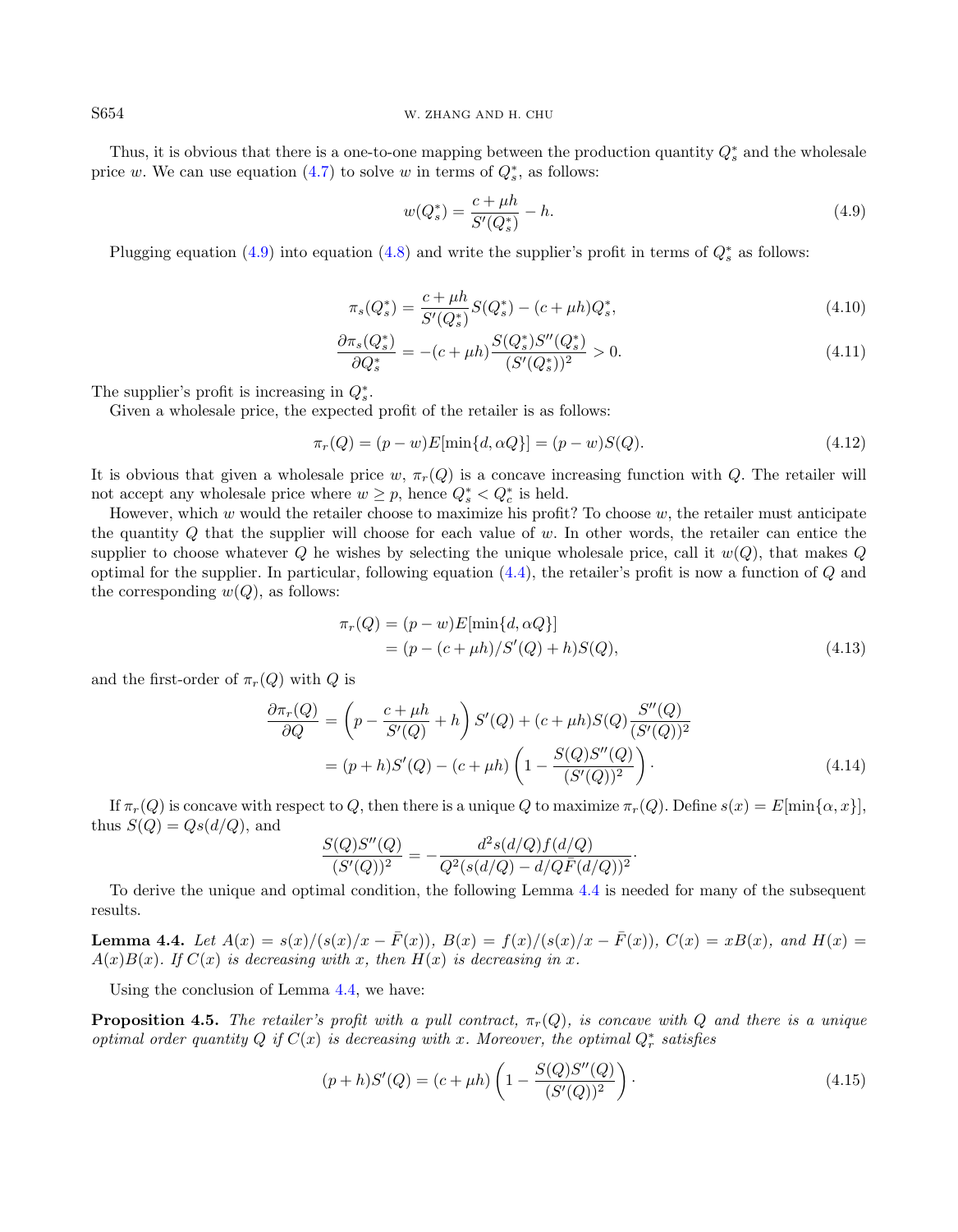As mentioned previously, in most supply chain management studies, the distribution of the random variable is usually assumed to have the strictly increasing generalized failure rate(IGFR) property [\[3,](#page-24-0) [35\]](#page-25-5). In this study, in addition to the IGFR property, we also assume that  $C(x)$  is strictly decreasing with respect to x. This is a tighter condition than IGFR as the above proof's explanation. Fortunately, through the theory proof and numerical computing, we find that some common distributions have the strictly decreasing  $C(x)$ , such as the normal, the gamma and the lognormal distributions.

Denote  $Q_r^*$  as the retailer's most preferred quantity under a pull contract. If the retailer was able to choose any wholesale price in the pull mode, then the retailer would choose  $w(Q_r^*)$ . Since  $S''(Q) < 0$ , then we can conclude that  $S'(Q_r^*) > (c + \mu h)/(p + h)$ , and under this pull contract, we cannot find a wholesale price w so that  $Q_r^* = Q_s^* = Q_c^*$ .

Let  $Q_{\text{pull}}^*$  be the equilibrium solution under the pull contract and  $\pi_{\text{pull}}^*$  be the corresponding profit of the whole supply chain, Theorem [4.6](#page-8-0) compares the optimal equilibrium solutions under the pull contract and the centralized system.

<span id="page-8-0"></span>**Theorem 4.6.** Under the pull contract, there is (1)  $Q_{\text{pull}}^* = Q_r^* < Q_c^*$ , and (2)  $\pi_{\text{pull}}^* < \pi_c^*$ .

This result reflects the well-known double marginalization effect that occurs in a decentralized system. In a general case, the effect usually occurs because of a higher selling price set by the retailer or a smaller order quantity submitted from the retailer. However, in a supply chain with an uncertain supply and a more powerful retailer, compared with the optimal decision in the centralized case, the double marginalization in our model is the lower production level as shown by Theorem [4.6](#page-8-0) and the resulting insufficient supply (see [\[24\]](#page-25-10)).

#### 4.3. Push contract

Under a push contract, the supplier has more bargaining power than the retailer. As a Stackelberg leader, the supplier first determines the wholesale price  $w$ . Then the retailer, who plays as the follower, determines the order quantity  $Q$ . In this setting, the retailer bears the risk of surplus inventory. Similar to the analysis in the pull contract, the retailer decides order quantity Q to maximize his expected payoff with the given wholesale price w, as follows:

$$
\pi_r(Q|w) = pE[\min\{d, \alpha Q\}] - wE(\alpha Q) - hE(\alpha Q - d)^+.
$$
\n(4.16)

<span id="page-8-2"></span>**Lemma 4.7.** Under a push contract,  $\pi_r(Q|w)$  is concave in Q with a given w, and the optimal  $Q_r^*$  is decreasing with respect to w.

We can derive the retailer's optimal expected profit as follows:

$$
\pi_r(Q_r^*, w) = (p + h) \left( Q_r^* S'(Q_r^*) + d\bar{F}(d/Q_r^*) \right) - \mu(w + h) Q_r^*
$$
  
= 
$$
(p + h) d\bar{F}(d/Q_r^*).
$$
 (4.17)

Since  $\partial \pi_r(Q_r^*,w)/\partial Q_r^* = df(d/Q_r^*)/Q_r^{*2} > 0$ , it is obvious that the retailer's optimal expected profit is increasing with respect to  $Q^*_{r}$ . According to the decreasing property of  $S(Q)$ , we obtain the following conclusion.

# <span id="page-8-1"></span>Corollary 4.8. If  $\mu w > c$ , then  $Q_c^* > Q_r^*$ .

Then, we turn to the decision of supplier. It is clear that if  $w = c/\mu$ , then  $Q_c^* = Q_r^*$ , *i.e.*, under this wholesale price, the retailer will choose the same ordering quantity with a centralized supply chain. However, notice that the expected profit of the supplier equals to  $(\mu w - c)Q_r^*$ , which has a value of zero if we set the wholesale price to  $c/\mu$ . Thus, the supplier will not accept this contract. Corollary [4.8](#page-8-1) also points out that if the supplier earns a positive profit, which means  $\mu w > c$ , the retailer will choose a lower ordering level to reduce the risk of a stock overage. According to Lemma [4.7,](#page-8-2)  $Q_r^*$  is decreasing with w, so there is also a one-to-one relationship between the production quantity  $Q_r^*$  and the wholesale price w. We can rewrite w in terms of  $Q_r^*$  as follows:

<span id="page-8-3"></span>
$$
w = \frac{(p+h)S'(Q_r^*)}{\mu} - h.
$$
\n(4.18)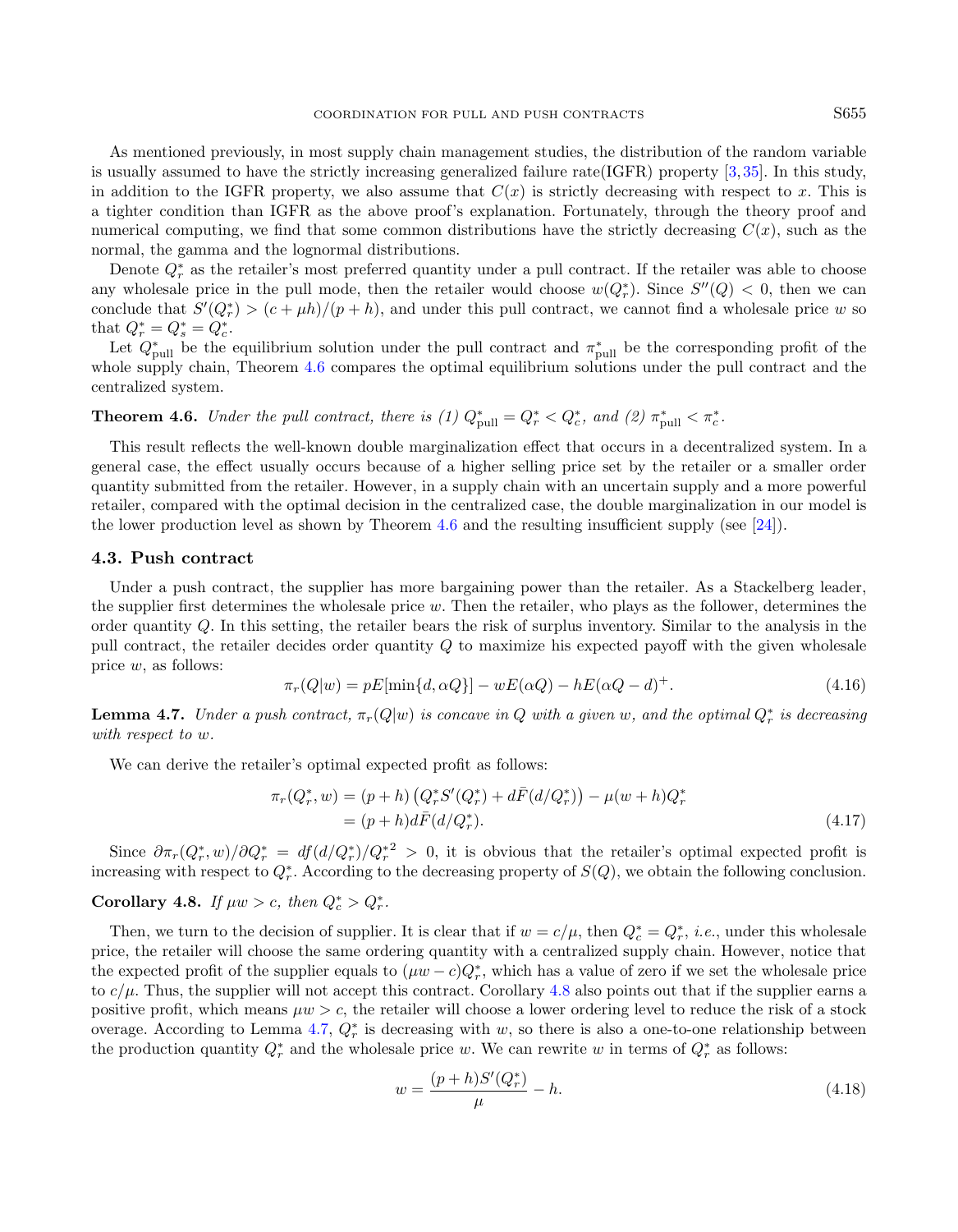<span id="page-9-6"></span>S656 W. ZHANG AND H. CHU

In the first stage, the supplier anticipates the response of the retailer, then determines the optimal wholesale price w by maximizing his expected payoff as follows:

<span id="page-9-1"></span>
$$
\max \pi_s(w, Q) = \mu w Q - cQ. \tag{4.19}
$$

Furthermore, plugging equation [\(4.18\)](#page-8-3) into equation [\(4.19\)](#page-9-1),  $\pi_s(w, Q)$  can also be formulated by Q as follows:

$$
\pi_s(Q) = (p+h)S'(Q)Q - (\mu h + c)Q,
$$
\n(4.20)

<span id="page-9-5"></span>**Proposition 4.9.** For a push contract,  $\pi_s(Q)$  is concave with Q and there is a unique optimal order quantity  $Q$  and  $Q_s^*$  satisfies the following:

$$
(p+h)(S'(Q) + S''(Q)Q) - (\mu h + c) = 0.
$$
\n(4.21)

Let  $Q_{\text{push}}^*$  be the equilibrium solution under a push contract, and  $\pi_{\text{push}}^*$  be the corresponding profit of the whole supply chain; similar to the pull case, we have the following theorem.

<span id="page-9-2"></span>**Theorem 4.10.** Under a push contract, (1)  $Q_{\text{push}}^* = Q_s^* < Q_c^*$ , (2)  $\pi_{\text{push}}^* = \pi_c(Q_{\text{push}}^*) < \pi_c^*$ .

In Theorem [4.10,](#page-9-2)  $Q_{\text{push}}^*$  is the ordering quantity that the supplier who faces an uncertain yield most prefers under a push contract. If the supplier were able to choose any wholesale price in the push mode, then the supplier would choose  $w(Q_{\text{push}}^*)$ . Additionally, in this instance, here the double marginalization occurs as a result of the smaller order quantity submitted from the retailer, which is in line with the traditional one.

The following Theorem [4.11](#page-9-3) compares the performance of the supply chain with pull and push contracts and indicates that the pull contract is more attractive to the supply chain relative to the push contract.

<span id="page-9-3"></span>Theorem 4.11. Under a decentralize system, the retailer's maximum expected profit with a pull contract is greater than the supplier's expected profit with a push contract,  $\pi_r^{\text{pull}}(Q_{\text{pull}}^*) > \pi_s^{\text{push}}(Q_{\text{push}}^*)$ , the inventory is greater,  $Q_{\text{pull}}^* > Q_{\text{push}}^*$ , and the total supply chain's profit is higher,  $\pi_c(Q_{\text{pull}}^*) > \pi_c(Q_{\text{push}}^*)$ .

## <span id="page-9-4"></span>5. Coordinate mechanism

<span id="page-9-0"></span>As the competition is intensified in the market, many companies realize that the performance of their businesses highly depend on the collaboration and coordination across the supply chain. Unfortunately, the chain members are primarily concerned about their individual interests and that self-serving focus often results in poor supply chain performance. In this section, based on pull and push contracts, we propose some contract mechanisms to coordinate the supply chain.

#### 5.1. Pull contract with revenue sharing

To motivate the supplier to provide more product, we assume that the retailer shares a portion of the sales revenue with the supplier, and we introduce  $\beta$  to represent the sharing ratio.

Following the above analysis steps, in the second stage, the supplier decides his production quantity with the given wholesale price  $w$  of the retailer, and the expected payoff can be displayed as follows:

$$
\hat{\pi}_s(Q|w) = wE[\min\{d, \alpha Q\}] + \beta(p - w)E[\min\{d, \alpha Q\}] - cQ - hE(\alpha Q - d)^+, \tag{5.1}
$$

<span id="page-9-7"></span>where the first term is the revenue of the satisfied demand, the second term is the sharing revenue from the retailer, the third term is the production cost, and the last term is the surplus value of over-production. According to the previous notation, we can rewrite  $\pi_s(Q|w)$  as follows:

$$
\hat{\pi}_s(Q|w) = [\beta p + (1 - \beta)w + h]S(Q) - (c + \mu h)Q. \tag{5.2}
$$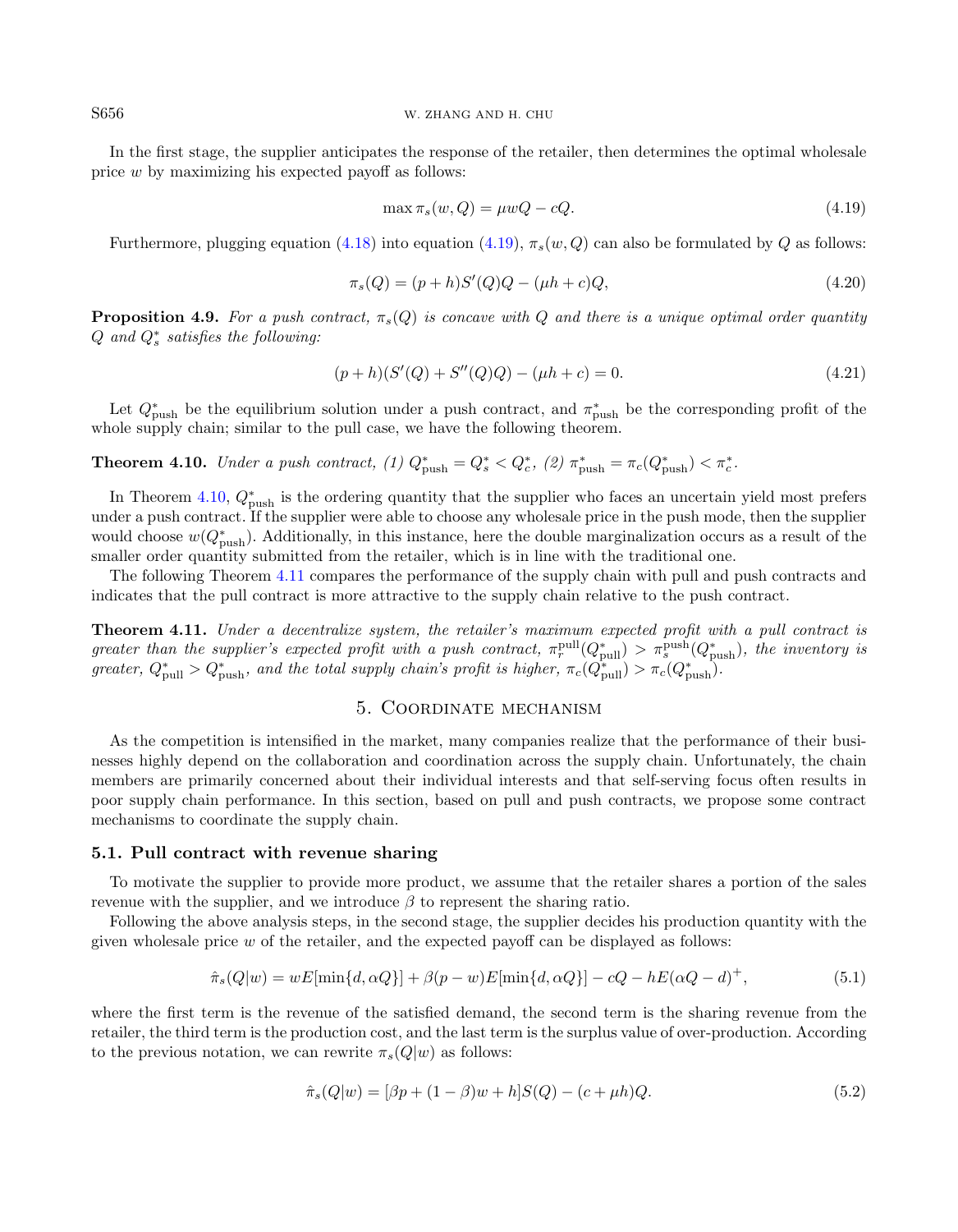**Lemma 5.1.** Under a pull contract and given wholesale price w, the expected profit of supply  $\pi_s(Q|w)$  is concave with respect to production quantity Q. The optimal quantity  $Q_s^*$  can be obtained by the following equation:

$$
\hat{Q}_s^* = \arg_Q \{ [\beta p + (1 - \beta)w + h] S'(Q) - (c + \mu h) = 0 \}.
$$
\n(5.3)

Then the supplier's optimal production quantity satisfies the following:

$$
S'(\hat{Q}_s^*) = \frac{c + \mu h}{\beta p + (1 - \beta)w + h}.\tag{5.4}
$$

Compared with supplier's choice under the pull contract without revenue sharing,  $S'(Q_s^*) = (c + \mu h)/(w + h)$ , we have  $\hat{Q}_s^* > Q_s^*$  if  $\beta > 0$  and  $p > w$ . This finding indicates that with the revenue sharing contract, the supplier will choose to produce more products since he can earn part of the profit of the retailer, and this part of the revenue can neutralize a portion of the inventory risk. From the perspective of the supplier, if  $\hat{Q}_s^* = Q_c^*$ , then the wholesale price should satisfy  $\beta p + (1 - \beta)w = p$ , which implies  $p = w$ . However, the retailer's expected profit is zero under this wholesale price. Therefore, the revenue sharing mechanism cannot coordinate the supply chain under a pull contract.

At this step, we investigate whether the revenue sharing contract can improve the supply chain's profit or not. Similar to the previous analysis, we can show that  $\partial \hat{Q}_{s}^{*}/\partial w > 0$ , and there is a one-to-one map relationship between the wholesale price and the supplier's optimal production level, that is, as follows:

$$
w(Q) = (c + \mu h) / ((1 - \beta)S'(Q)) - (\beta p + h) / (1 - \beta). \tag{5.5}
$$

Plugging  $w(Q)$  into the retailer's profit function, we have the following:

$$
\hat{\pi}_r(Q) = (1 - \beta)(p - w)E[\min\{d, \alpha Q\}]
$$

$$
= \left(p + h - \frac{c + \mu h}{S'(Q)}\right)S(Q).
$$
(5.6)

Under the pull contract, the retailer's expected profit with revenue sharing has the same form when there is no revenue sharing. Therefore, the Q that the retailer prefers is also equal to the result in Section [4.2,](#page-6-3) and the total expected profit of the whole supply chain does is not improved by introducing the revenue sharing contract.

#### 5.2. Pull contract with revenue sharing and inventory risk subsidy

To coordinate the supply chain based on a pull contract, we propose a new contract based on the classic revenue sharing mechanism for the pull contract. In this new contract, apart from sharing part of the profit with the supplier, the retailer also "shares" part of the supplier's inventory risk to stimulate the supplier to produce more products. In this section, we introduce a subsidy provided by retailer for the excess inventory of supplier and use superscript "Sub" to denote the case with inventory risk subsidy. Under this contract, the expected profit of the supplier and retailer can be written as follows:

$$
\hat{\pi}_s^{\text{Sub}}(Q|w) = (w + \beta(p - w) + h - r)S(Q) - (c + \mu(h - r))Q.
$$
\n(5.7)

$$
\hat{\pi}_r^{\text{Sub}}(Q, w) = ((1 - \beta)(p - w) + r)S(Q) - \mu rQ.
$$
\n(5.8)

In line with revenue sharing contract,  $\beta$  is the sharing portion of the retailer, and r denotes the compensation from the retailer to the supplier for the excess inventory; to guarantee the validation, assume that  $r < h$ .

<span id="page-10-0"></span>**Lemma 5.2.** Given the wholesale price w, both  $\hat{\pi}_s^{\text{Sub}}(Q, w)$  and  $\hat{\pi}_r^{\text{Sub}}(Q, w)$  are concave in Q.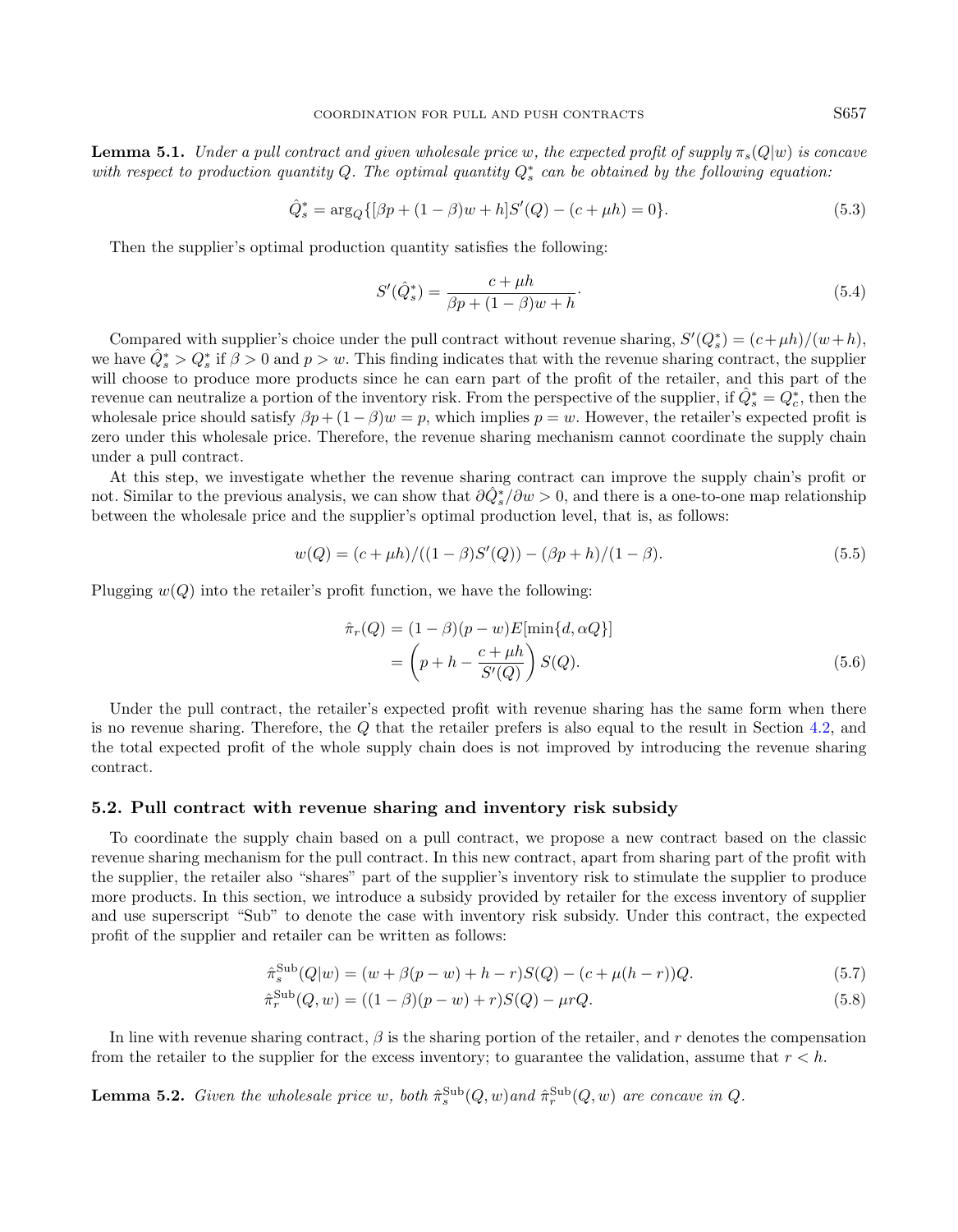<span id="page-11-1"></span>S658 W. ZHANG AND H. CHU

Define

<span id="page-11-7"></span>
$$
w(r,\beta) = p - \frac{\mu p - c}{(1 - \beta)(c + \mu h)}r,
$$
\n(5.9)

<span id="page-11-0"></span>the following Theorem [5.3](#page-11-0) states that the current mechanism can coordinate the whole supply chain.

**Theorem 5.3.** For any  $0 \le r \le h + c/\mu$ , if wsatisfies equation [\(5.9\)](#page-11-1), then  $\hat{Q}_c^* = \hat{Q}_s^{\text{Sub}*} = \hat{Q}_r^{\text{Sub}*}$ .

Let  $\lambda = (c + \mu(h - r))/(c + \mu h)$ , then we have:

$$
\lambda = 1 - \mu r / (c + \mu h) = (\beta p + (1 - \beta) w(r, \beta) + h - r) / (p + h), \tag{5.10}
$$

the supplier's profit is

<span id="page-11-6"></span>
$$
\hat{\pi}_s^{\text{Sub}}(Q, w, r) = (w + \beta(p - w) + h - r)S(Q) - (c + \mu(h - r))Q \n= \lambda(p + h)S(Q) - \lambda(c + \mu h)Q \n= \lambda \pi_c(Q),
$$
\n(5.11)

where  $\pi_c(Q)$  is the total supply chain profit. Since  $\lambda \geq 0$ , it is obvious that  $\hat{\pi}_s(Q, w, r)$  and  $\pi_c(Q)$  can research the maximum values at the same Q. The same argument also applies to the retailer since

<span id="page-11-4"></span>
$$
\hat{\pi}_r^{\text{Sub}}(Q, w, r) = ((1 - \beta)(p - w) + r)S(Q) - \mu rQ \n= (1 - \lambda)(p + h)S(Q) - (1 - \lambda)(c + \mu h)Q \n= (1 - \lambda)\pi_c(Q).
$$
\n(5.12)

As  $\lambda$  increases, the retailer's profit decreases and the supplier's profit increases. Therefore, in a sense,  $\lambda$ represents the division of profit between the players.

<span id="page-11-5"></span>**Theorem 5.4.** If  $w(r)$  is set according to equation [\(5.9\)](#page-11-1), then the retailer's (supplier's) profit is increasing (decreasing) in  $r \in [0, h + c/\mu]$ . Moreover,

- (1) If  $0 < r < h + c/\mu$ , then the profits are shared by the players.
- (2) If  $r = 0$ , which means there is no risk pooling, then the supplier earns the entire supply chain profit.
- (3) If  $r = h + c/\mu$ , then the retailer earns the entire supply chain profit.

#### 5.3. Push contract with buyback

To motivate the retailer to order more products, the supplier can promise retailer that the products can be returned to the supplier at the price  $h_b$ . In general,  $h_b$  may be smaller than h. In this instance,  $h_b > h$  indicates that the supplier gives more of a subsidy to motivate the retailer to order more product. Thus, the expected payoff of the retailer is as follows:

$$
\tilde{\pi}_r(Q|w) = pE[\min\{d, \alpha Q\}] - wE[\alpha Q] - (h - h_b)E(\alpha Q - d)^+ \n= pS(Q) - \mu wQ - (h - h_b)(\mu Q - S(Q)).
$$
\n(5.13)

<span id="page-11-8"></span>**Lemma 5.5.** Under a push contract with supplier buyback,  $\tilde{\pi}_r(Q|w)$  is concave in Q.

Recall that under a centralized system, the optimal production quantity  $Q_c^*$  is given by equation [\(4.9\)](#page-7-0). Let

<span id="page-11-2"></span>
$$
w(h_b) = \frac{c}{\mu} + \frac{h_b(\mu p - c)}{\mu(p + h)},
$$
\n(5.14)

<span id="page-11-3"></span>if  $\mu p > c$ , it is clear that  $w(h_b)$  is increasing with  $h_b$ . We can further obtain the following theorem: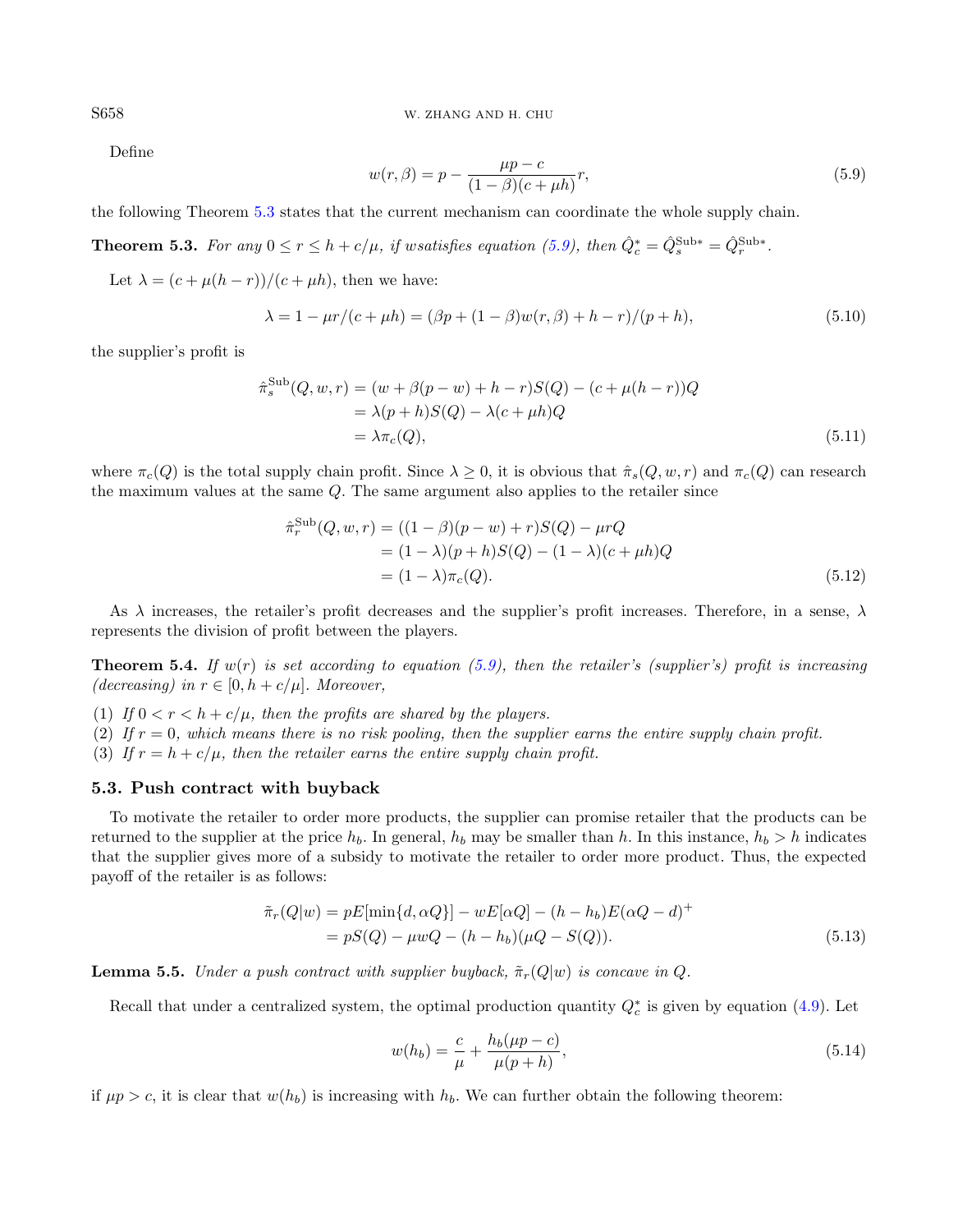**Theorem 5.6.** For any  $0 \le h_b \le p + h$ , if w satisfies equation [\(5.14\)](#page-11-2), then  $Q_c^* = \tilde{Q}_s^* = \tilde{Q}_r^*$ .

Theorem [5.6](#page-11-3) establishes that, if the parameters are set appropriately, then the optimal order quantities coincide. Moreover, according to Theorem [5.7](#page-12-1) below, there exists such a value of w that both parties earn positive profits. Therefore, the buyback contract coordinates the supply chain.

To analyse this more intuitively, we set

<span id="page-12-2"></span>
$$
\lambda = (p + h - h_b)/(p + h),\tag{5.15}
$$

then

$$
\lambda = 1 - h_b/(p + h) = \mu(w(h_b) + h - h_b)/(c + \mu h). \tag{5.16}
$$

The retailer's profit under a buyback contract is as follows:

<span id="page-12-3"></span>
$$
\tilde{\pi}_r(Q, w, h_b) = pS(Q) - wQ - (h - h_b)(Q - S(Q))
$$
  
\n
$$
= (p + h - h_b)S(Q) - \mu(w + h - h_b)Q
$$
  
\n
$$
= \lambda(p + h)S(Q) - \lambda(c + \mu h)Q
$$
  
\n
$$
= \lambda \pi_c(Q), \qquad (5.17)
$$

where  $\pi_c(Q)$  is the total supply chain profit. Since  $\lambda \geq 0$ , it is obvious that  $\tilde{\pi}_r(Q, w, h_b)$  and  $\pi_c(Q)$  can reach the maximum values at the same Q. The same argument applies to the supplier since

<span id="page-12-4"></span>
$$
\tilde{\pi}_s(Q, w, h_b) = (\mu w - c - \mu h_b)Q + h_b S(Q) \n= -(1 - \lambda)(c + h)Q + (1 - \lambda)(p + h)S(Q) \n= (1 - \lambda)\pi_c(Q).
$$
\n(5.18)

As  $\lambda$  increases, the retailer's profit increases and the supplier's profit decreases, so in a sense,  $\lambda$  represents the division of profit between the players.

<span id="page-12-1"></span>**Theorem 5.7.** If  $w(h_b)$  is set according to equation [\(5.14\)](#page-11-2), then the retailer's (supplier's) profit is decreasing (increasing) in  $h_b \in [0, p+h]$ . Moreover,

- (1) If  $0 < h_b < p+h$ , then the profits are shared by the players.
- (2) If  $h_b = 0$ , which means there is no buyback contract, then the retailer earns the entire supply chain profit.
- (3) If  $h_b = p + h$ , then the supplier earns the entire supply chain profit.

As  $h_b$  is a payment made to the retailer, it seems unconventional that the supplier's profit is increasing in  $h_b$ . However, since  $w(h_b)$  is increasing in  $h_b$ , the offset by the increased revenue from the wholesale price exceeds the side payment to the retailer by the buyback commitment. One consequence of Theorem [5.7](#page-12-1) is that, for a non-coordinating push contract, there exists  $h_b$  and  $w(h_b)$  such that neither player has a lower profit under the buyback contract, and at least one player has a strictly higher profit. Therefore, the supplier can always choose  $h_b$  and  $w(h_b)$  values such that both players prefer the buyback contract to the status quo if the supply chain is not currently coordinated.

# 6. Numerical study

<span id="page-12-0"></span>In this section, we perform a series of numerical experiments to generate additional insights and examine the results of the previous analysis. Assume that the supply reliability follows a gamma distribution with mean 1 and standard deviation 0.5. For our base case, we set the production cost of the product to  $c = 5$  and the sale price of the end product is  $p = 20$ . Without loss of generality, the holding cost of surplus product is  $h = 3$ , and the deterministic demand  $d = 100$ . Figure [2](#page-13-0) displays the expected profit under different contracts with respect to the order quantity Q.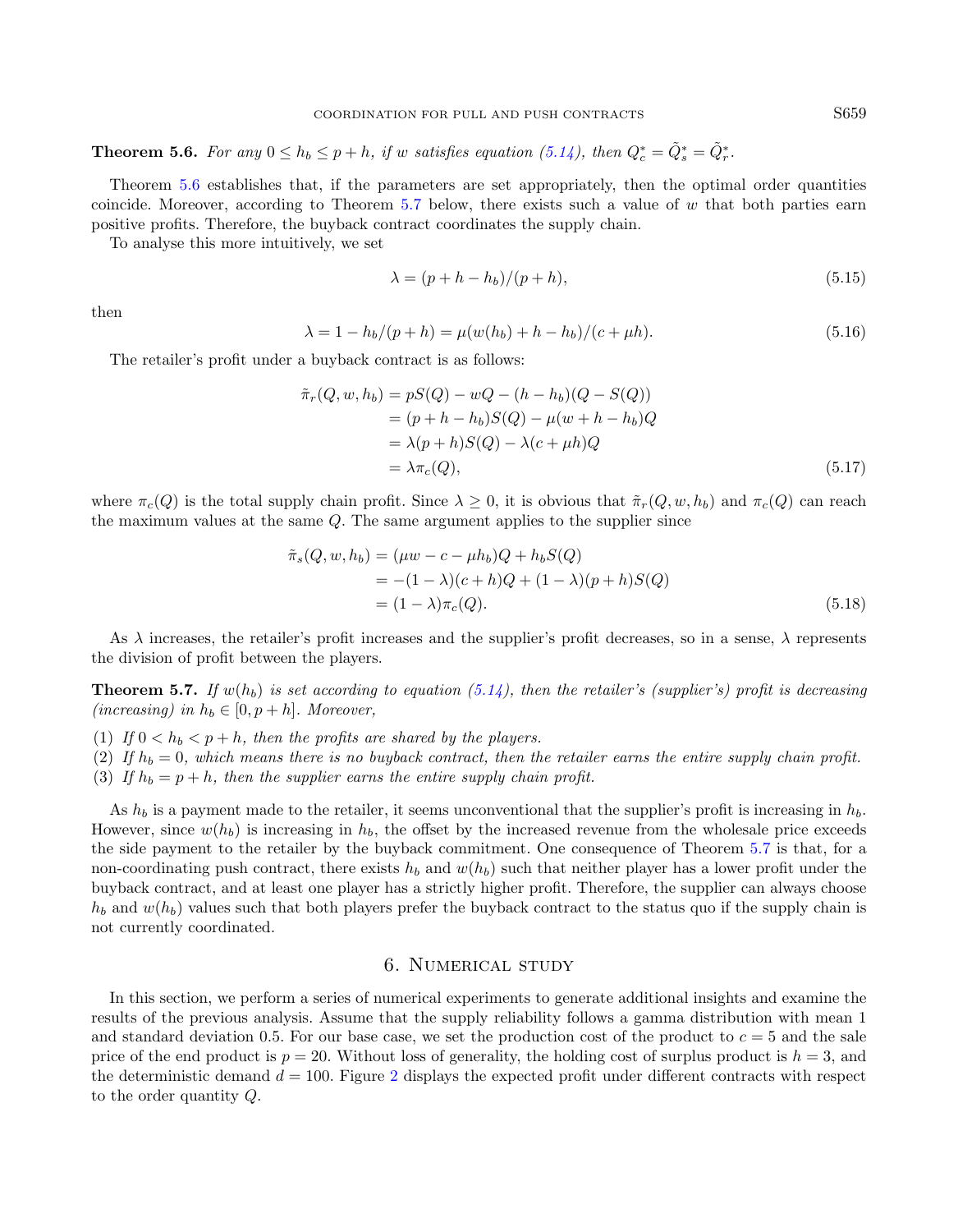<span id="page-13-0"></span>

FIGURE 2. Profit under pull and push contract.

<span id="page-13-1"></span>

Figure 3. Profit with different coordination mechanisms. (a) Pull contract. (b) Push contract.

As displayed in Figure [2,](#page-13-0) under a push contract, the supplier prefers a lower quantity than the retailer's most preferred quantity with a pull contract. If the quantity of the pull (push) contract equals  $Q_c^*$ , *i.e.*, the optimal quantity under the centralized case, the supplier (retailer) earns all the profit of the whole supply chain. This result is intuitive, since when  $Q_{\text{pull}} = Q_c^*$ , remembering equations [\(4.9\)](#page-7-0) and [\(4.15\)](#page-7-2), the wholesale price w should be equal to p. Additionally, if the production quantity exceeds  $Q_c^*$ , which implies  $w > p$ , and the retailer will not obtain a positive profit from selling one product, the corresponding profit is undoubtedly negative, which is why the profit of the centralized system is less than the profit of the supplier under the pull case when  $Q > Q_c^*$ . The conclusions for the push contract are similar. Additionally, notice that  $\pi_c(Q^*_{\text{pull}}) > \pi_c(Q^*_{\text{push}})$ ; Figure [2](#page-13-0) also indicates that the pull mode is attractive to the supply chain relative to the push mode, which confirms our conclusion presented by Theorem [4.11.](#page-9-3)

Figure [3](#page-13-1) compares the profit of each supply chain member with different coordination mechanisms in pull and push contracts. The figure shows that under a pull contract, the revenue sharing mechanism does not improve the efficiency of the system while the modified revenue sharing mechanism, which introduces a subsidy for the excess inventory can coordinated the supply chain. Moreover, for the push case under a buyback contract, the ordering quantity reaches the level under the centralized system. The managerial insight is that, under the classic revenue sharing coordination contract in the pull case, the entire inventory risk is borne by the supplier, who acts as a follower in the Stackelberg game and has less power than the retailer, who is the leader in the supply chain. However, for the revenue sharing mechanism with a subsidy in the pull case and the buyback contract in the push case, the overstock risk is shared between the supplier and the retailer, which means that the leader in the Stackelberg game also bears part of inventory risk. Thus, we can find that the key issue that influences the efficiency of the supply chain is the allocation of inventory risk.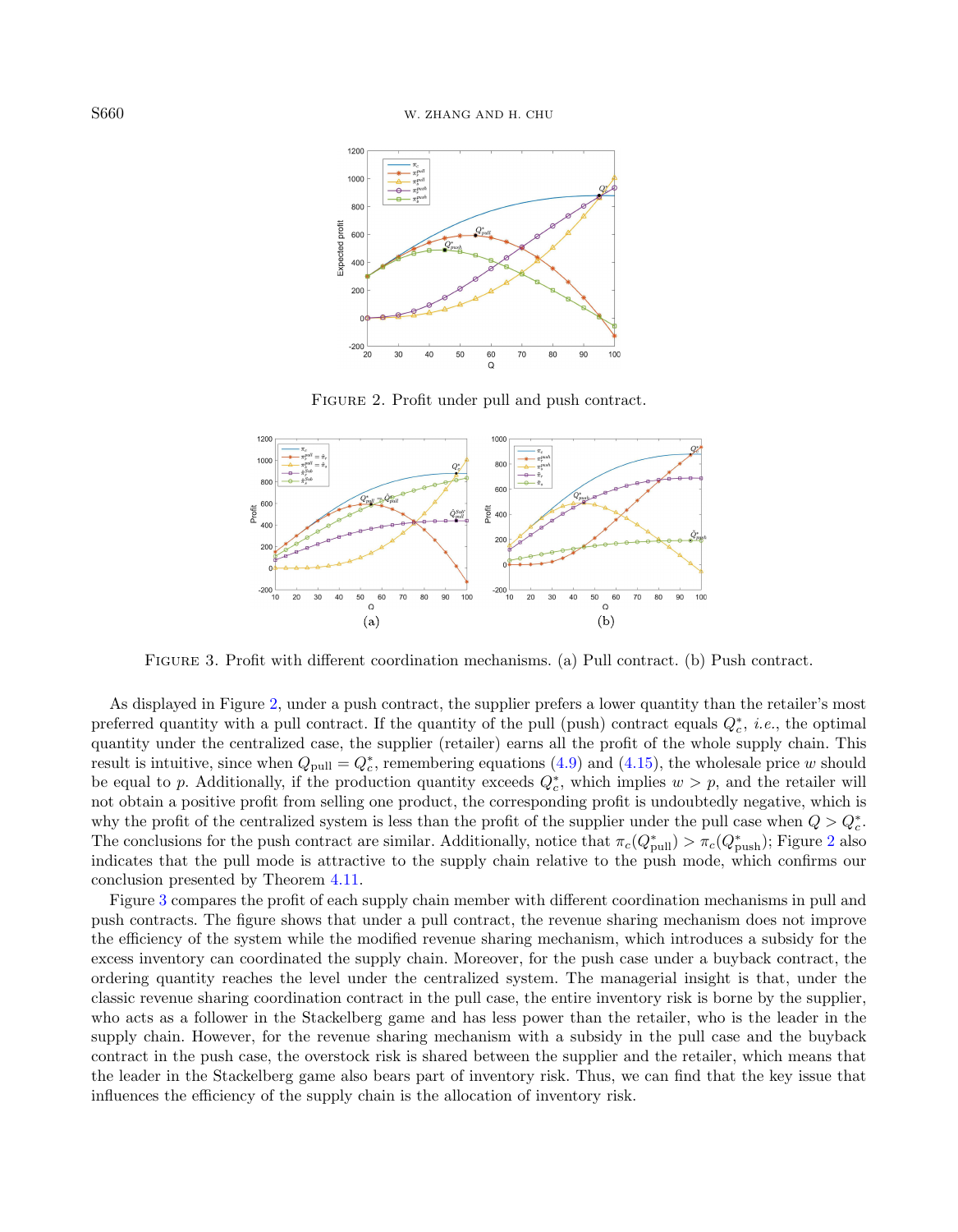<span id="page-14-1"></span>

Figure 4. Impact of the subsidy price on the retailer's profit under a pull contract.

<span id="page-14-2"></span>

Figure 5. Impact of the buyback price on the supplier's profit under a push contract.

Figure [4](#page-14-1) shows that with the increase of the subsidy for excess inventory, the retailer's profit will also increase. When  $r = c/\mu + h$ , the retailer shares all the profit of the entire supply chain. This numerical result is consistent with equation  $(5.12)$ . Observing Figure [5,](#page-14-2) we can find that under the push case, the supplier's expected profit is also increasing with the buyback price  $h_b$  and the supplier obtains all the profit of the supply chain if  $h_b = p+h$ , which verifies the conclusion of Theorem  $5.7$ .

Figures [6](#page-15-0) and [7](#page-15-1) present how the uncertainty of supply affects the profit of the whole supply chain and the final ordering quantity. If the random supply has a higher uncertainty, the leader in the Stackelberg game will prefer a lower inventory level to reduce the cost resulting from an overstock. Additionally, it is intuitive that the expected profit of the whole supply chain will decrease with the increase of supply uncertainty, which is why most decision makers do not want a high degree of uncertainty. Therefore, it is necessary for supply chain members to adopt some measures to reduce the uncertainty both in supply and demand, or take the advantage of historical data to forecast the demand or supply as accurately as possible, to shrink the mismatch between supply and demand.

## 7. Extension to random demand

<span id="page-14-0"></span>We now turn our attention to the case in which the retailer faces random demand  $D$ , which is independent of supply randomness. Assume that demand D is random with CDF  $G(\cdot)$  and PDF  $g(\cdot)$ , and use the superscript "rand" to denote the randomness of demand; then, for the centralized system, the realized profit for the supply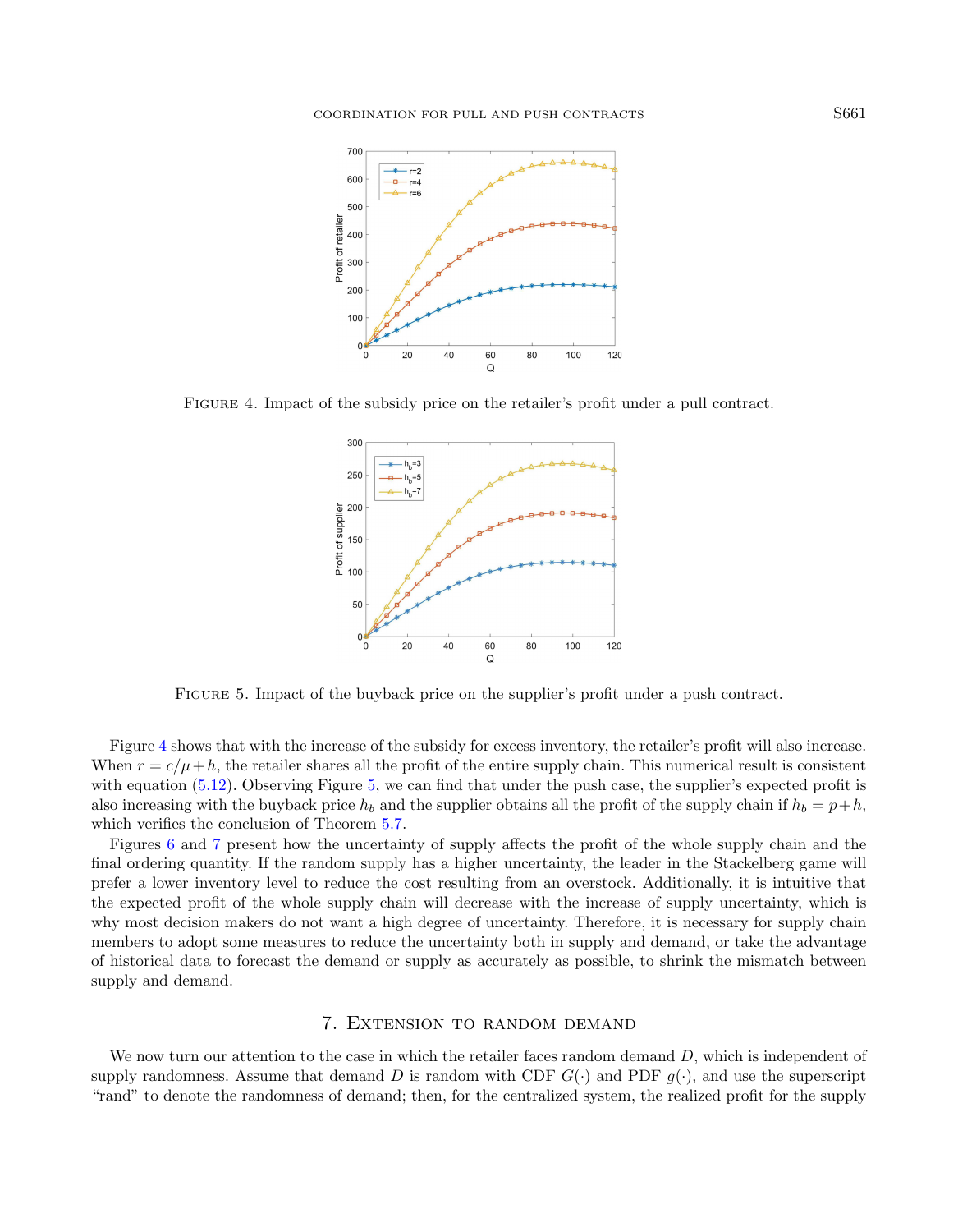<span id="page-15-0"></span>

FIGURE 6. Profit of the supply chain with respect to  $\sigma$ .

<span id="page-15-1"></span>

FIGURE 7. Optimal quantity with respect to  $\sigma$ .

chain can be written as follows:

$$
\tilde{\pi}_c^{\text{rand}} = \begin{cases}\n\alpha pQ - cQ, & \text{if } D > \alpha Q \\
pD - cQ - h(\alpha Q - D), & \text{if } D \leq \alpha Q.\n\end{cases}
$$

The expected payoff of the supply chain is as follows:

$$
\pi_c^{\text{rand}}(Q) = \int_a^b E[\tilde{\pi}_c | \alpha = x] f(x) \, dx
$$
\n
$$
= \int_a^b f(x) \int_0^{xQ} [py - cQ - h(xQ - y)] g(y) \, dy \, dx + \int_a^b f(x) \int_{xQ}^\infty (xpQ - cQ) g(y) \, dy \, dx
$$
\n
$$
= -cQ + \int_a^b f(x) \int_0^{xQ} [py - h(xQ - y)] g(y) \, dy \, dx + \int_a^b f(x) \int_{xQ}^\infty xpQg(y) \, dy \, dx. \tag{7.1}
$$

Differentiating  $\pi_c^{\text{rand}}(Q)$  with respect to Q yields the following:

$$
\frac{\partial \pi_c^{\text{rand}}(Q)}{\partial Q} = -c + p\mu - (p+h) \int_a^b x f(x) G(xQ) \, \mathrm{d}x.
$$

<span id="page-15-2"></span>It is clear that  $\partial^2 \pi_c^{\text{rand}}(Q)/\partial Q^2 < 0$ , then we obtain the following conclusion: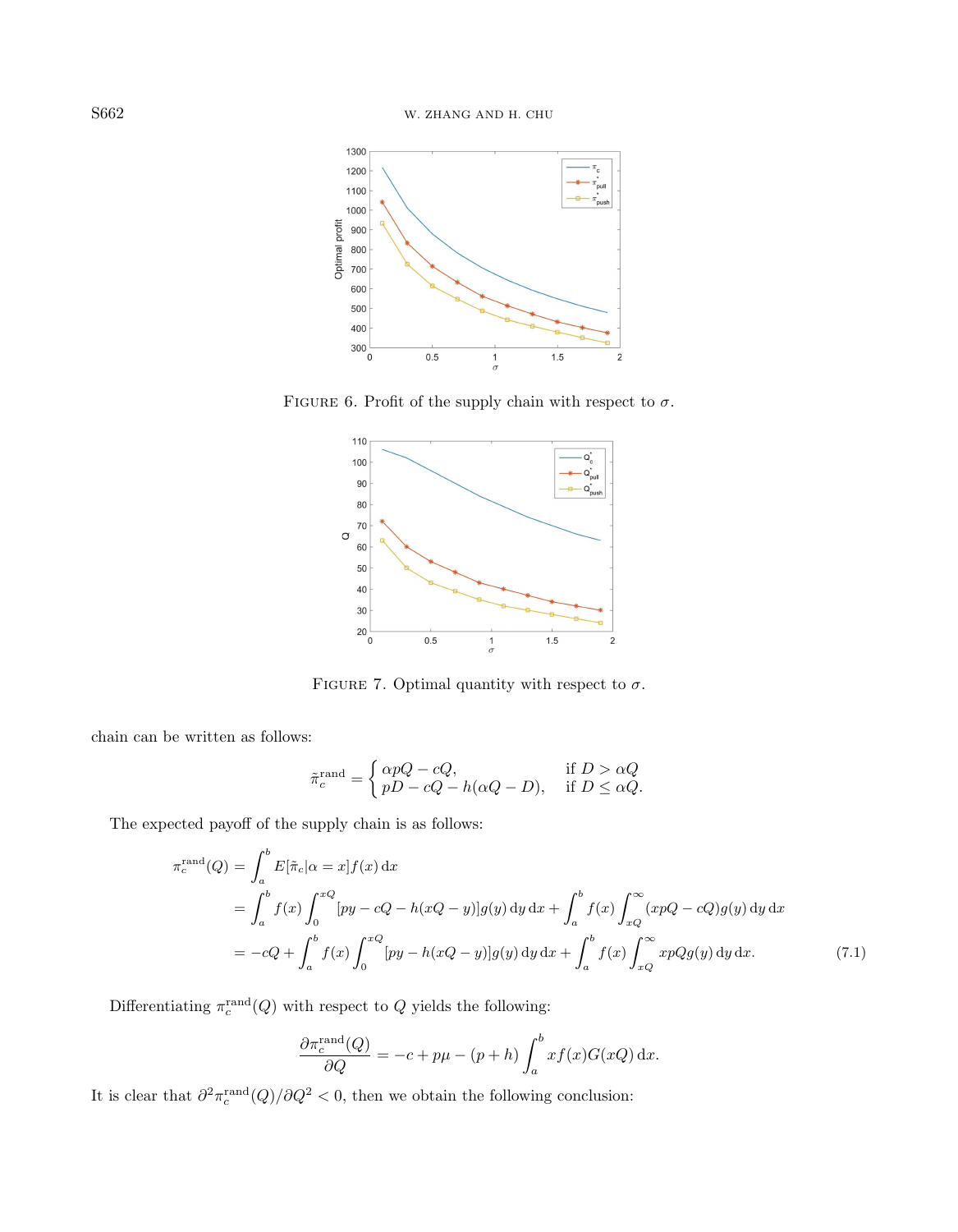**Proposition 7.1.** (1) The expected profit  $\pi_c^{\text{rand}}(Q)$  is concave in Q, and there is a unique  $Q_c^{\text{rand}*}$  that maximizes the expected profit of the centralized supply chain; (2)  $Q_c^{\text{rand}*}$  satisfies  $\int_a^b f(x)xG(xQ_c^{\text{rand}*}) dx = (p\mu - c)/(p + h)$ .

In line with the deterministic case, we define  $R(Q) = E[\min{\{\alpha Q, D\}}]$ , and the conclusion in Proposition [7.1](#page-15-2) is equivalent to

$$
R'(Q_c^{\text{rand*}}) = \frac{\mu h + c}{p + h},\tag{7.2}
$$

where  $R'(Q) = \int_a^b x f(x) \bar{G}(xQ) dx$ . Proposition [7.1](#page-15-2) illustrates the uniqueness of the optimal production level for the centralized supply chain under uncertain supply and random demand. We can also show that  $Q_c^{\text{rand}*}$  is increasing in  $p$  and decreasing in  $h$ . The results are similar to the case of deterministic demand.

For the decentralized case, we will discuss the problem under a pull contract. The retailer has more bargaining power and first offers a wholesale price w and then the supplier chooses a production level  $Q$ . The supplier's expected profit is as follows:

$$
\pi_s^{\text{rand}}(Q|w) = wE[\min\{D, \alpha Q\}] - cQ - hE(\alpha Q - D)^+, \tag{7.3}
$$

Given the wholesale price w, we can show that the expected profit of the supplier  $\pi_s^{\text{rand}}(Q|w)$  is concave with respect to Q; thus, the optimal production quantity of the supplier can be obtained by solving the first-ordercondition of  $\pi_s^{\text{rand}}(Q|w)$ . The optimal  $Q_s^{\text{rand}*}$  satisfies

$$
\int_{a}^{b} x f(x) G(xQ_s^{\text{rand*}}) dx = \mu - R'(Q_s^{\text{rand*}}) = \frac{w\mu - c}{w + h},
$$

and we can solve w in terms of  $Q_s^{\text{rand}*}$  as follows:

$$
w(Q_s^{\text{rand*}}) = \frac{c + \mu h}{R'(Q_s^{\text{rand*}})} - h.
$$

The retailer's expected profit can be expressed as a function of Q:

$$
\pi_r^{\text{rand}}(Q) = (p - w)E[\min\{d, \alpha Q\}]
$$

$$
= \left(p - \frac{c + \mu h}{R'(Q)} + h\right)R(Q).
$$
(7.4)

**Proposition 7.2.** If  $\pi_r^{\text{rand}}(Q)$  is quasi-concave with respect to Q, then there is a unique  $Q_{\text{pull}}^{\text{rand}*}$  to maximize  $\pi_r^{\text{rand}}(Q)$ , and  $Q_{\text{pull}}^{\text{rand}*} < Q_c^{\text{rand}*}$ .

Note that

$$
\frac{\partial \pi_r^{\text{rand}}(Q)}{\partial Q} = (p+h)R'(Q) - (c+\mu h)\left(1 - \frac{R(Q)R''(Q)}{(R'(Q))^2}\right),
$$

and the concavity of  $\pi_r^{\text{rand}}(Q)$  is equivalent to the monotonic decrease in  $\partial \pi_r^{\text{rand}}(Q)/\partial Q$ . However, the characteristics of  $\pi_r^{\text{rand}}(Q)$  depend not only on the distribution of  $\alpha$  but also on the distribution of the stochastic demand d; thus, it is difficult to theoretically prove the concavity of  $\pi_r^{\text{rand}}(Q)$ . Once we can demonstrate the concavity of  $\pi_r^{\text{rand}}(Q)$ , according to our above analysis, the properties of the optimal solution should be similar those to when demand is deterministic. For the sake of simplicity, we only present the theoretical analysis under the assumption that demand is known and a constant. The extensive numerical experiments also show that the concavity of  $\pi_r^{\text{rand}}(Q)$  holds for many common distributions of random demand D, such as normal, lognormal and gamma distributions.

Additionally, we can easily find that the solutions in the random demand case have the same structure as those in the deterministic demand case. For the push case and the design of the coordination mechanism, the analysis is also analogous, so we omit it for brevity.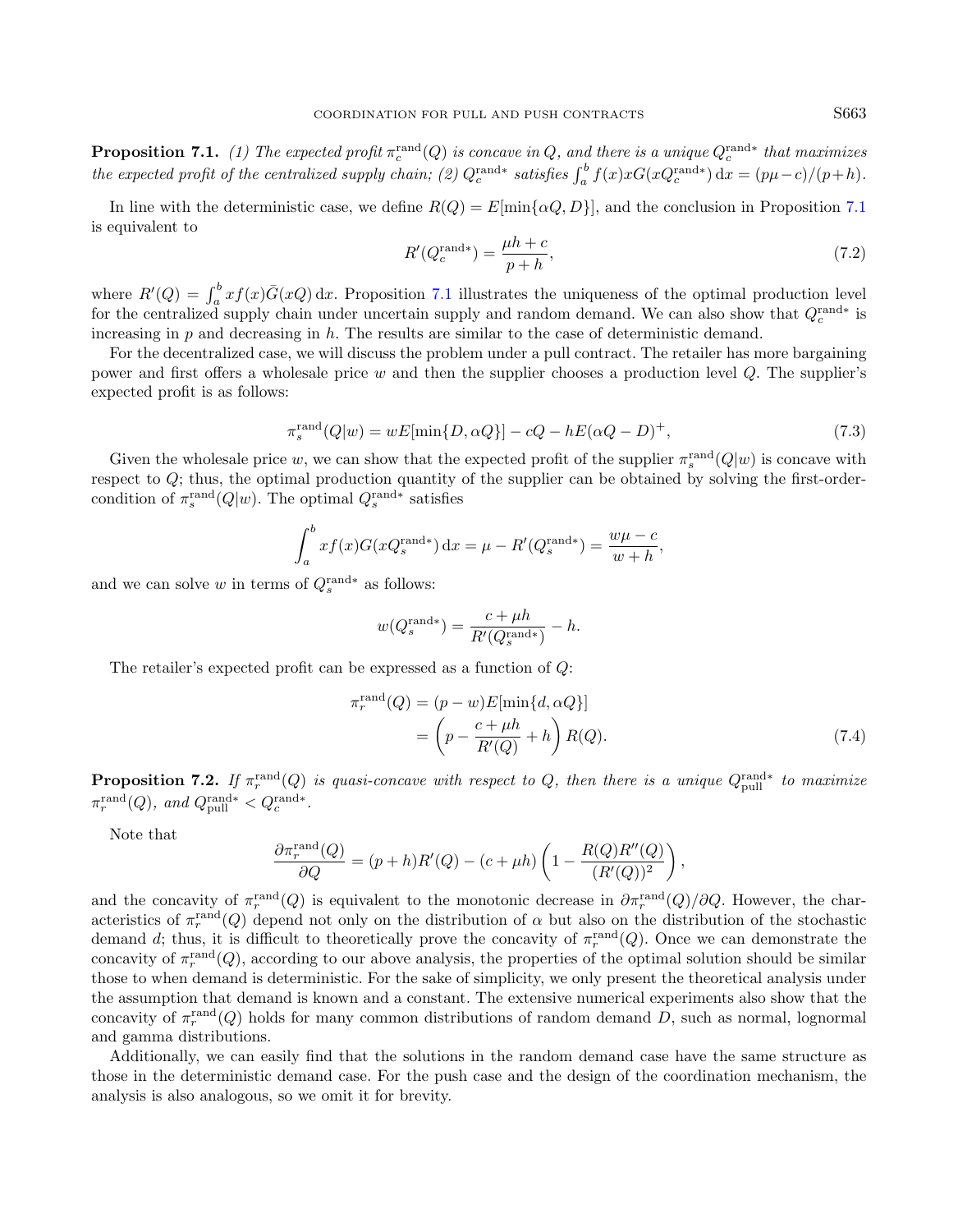<span id="page-17-0"></span>

FIGURE 8. Optimal quantity with respect to  $\sigma$ .

<span id="page-17-1"></span>

Figure 9. Expected profit with respect to the demand uncertainty. (a) Centralized system. (b) Pull contract. (c) Push contract.

Figure [8](#page-17-0) provides the corresponding expected profits when demand is random and follows a gamma distribution with a mean of 100 and a standard deviation of 20. The remaining parameters are the same as in the base case in Section [6.](#page-12-0) We find that the result is very similar to Figure [2,](#page-13-0) in which the demand is deterministic. We can then conclude that once we can show the quasi-concavity of the retailer's expected profit under a pull contract  $\pi_r^{\text{pull}}(Q)$  and the supplier's expected profit under a push contract  $\pi_s^{\text{push}}(Q)$ , the results have similar properties to the deterministic demand case.

Figure [9](#page-17-1) shows how the uncertainty of demand affects the expected profit and the ordering quantity in different cases. It is intuitive that demand uncertainty reduces the expected profit of the whole supply chain under a centralized system, as well as the expected profit of the game leader under pull and push contracts. The result also indicates the double marginalization effect under pull and push contracts, since the optimal ordering/production quantity is less than that under the centralized system. From Figures [9b](#page-17-1) and [9c](#page-17-1), we find that compared to the push contract, the pull contract is more attractive for the supply chain since the equilibrium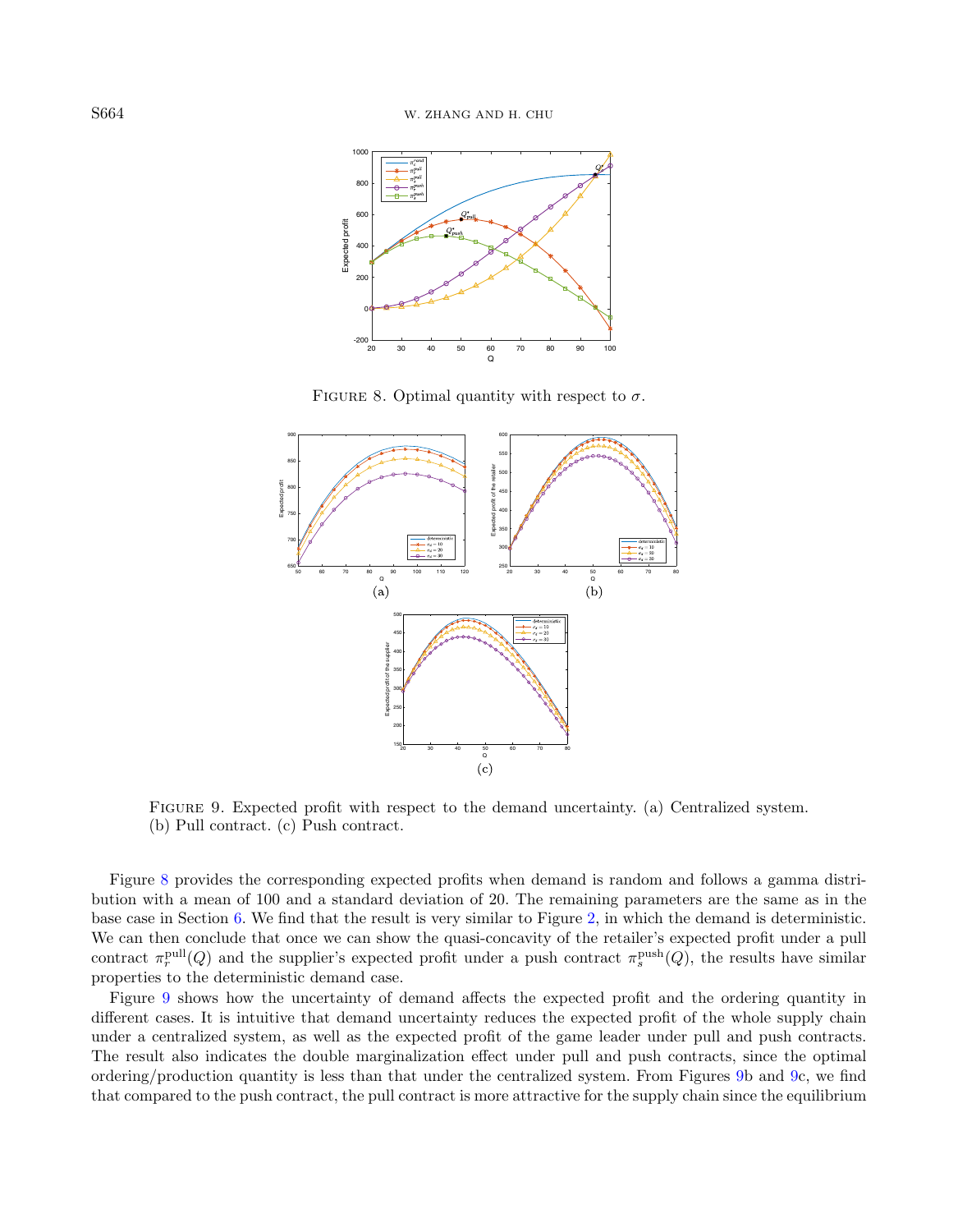quantity under the pull contract is larger than that under the push contract. This conclusion is also in line with the results of the analysis when demand is deterministic.

## 8. Conclusion

<span id="page-18-0"></span>This paper studies a supply chain with a random supply and investigates the impact of an uncertain supply on the equilibrium order quantity and wholesale price in a decentralized system. From the perspective of inventory risk allocation, we consider two basic contracts named pull and push contracts, which have opposite decision sequence and power structures between the supplier and retailer. Under the pull contract, the retailer first determines the wholesale price and then the suppliers decide the production quantity, and all the inventory risk is undertaken by the supplier. In contrast, under the push contract, the supplier acts as the leader and decides the wholesale price, and subsequently, the retailer determines the production quantity. The inventory risk transfers to the retailer in this case. We find the existence of double marginal effects in decentralized systems, and proof that the equilibrium ordering/production quantities under the two contracts are less than the optimal quantity of a centralized system. We also show that the pull mode is attractive to the supply chain relative to the push mode, since the total profit under the pull contract is higher than that under the push contract. To eliminate double marginal effects, we propose some coordination mechanisms to improve the performance of the supply chain. We discover that the classic revenue-sharing mechanism cannot coordinate the supply chain. To solve this issue, we modified the revenue-sharing mechanism by introducing a subsidy for excess inventory, which can coordinate a supply chain with a pull contract. For the push contract, we illustrate that the buyback commitment can coordinate the supply chain efficiency, in terms of both the total profit and the ordering quantity.

<span id="page-18-2"></span>There are some limitations to this study and several potential directions for future work. First, we suppose the demand is deterministic in our model, which can be extend to stochastic situation. Second, other coordination mechanisms, such as a two-part tariff contract, quantity discount contract, are worth exploring. Third, supply chain with multiple retailers and multiple suppliers, multiple selling periods, information sharing under pull and push contracts are interesting points for future work.

# Appendix A.

## <span id="page-18-1"></span>A.1. Proof of Lemma [4.1](#page-5-1)

Proof. According to the notations above, it is obvious that

$$
\frac{\partial \pi_c}{\partial Q} = (p + h)S'(Q) - (c + \mu h). \tag{A.1}
$$

For

$$
S'(Q) = \int_{a}^{d/Q} x f(x) dx = \frac{S(Q)}{Q} - \frac{d}{Q} \bar{F}\left(\frac{d}{Q}\right), \tag{A.2}
$$

$$
S''(Q) = -\frac{d^2}{Q^3} f\left(\frac{d}{Q}\right) < 0,\tag{A.3}
$$

we can obtain the second derivative of  $\pi_c$  with respect to Q as follows:

$$
\frac{\partial^2 \pi_c(Q)}{\partial Q^2} = (p+h)S''(Q) = -(p+h)\frac{d^2}{Q^3}f\left(\frac{d}{Q}\right) < 0. \tag{A.4}
$$

Thus  $\pi_c(Q)$  is concave in Q, and there is a unique  $Q_c^*$  that can maximize  $\pi_c$ , where  $Q_c^*$  satisfies

$$
S'(Q_c^*) = \frac{c + \mu h}{p + h} > 0.
$$
\n(A.5)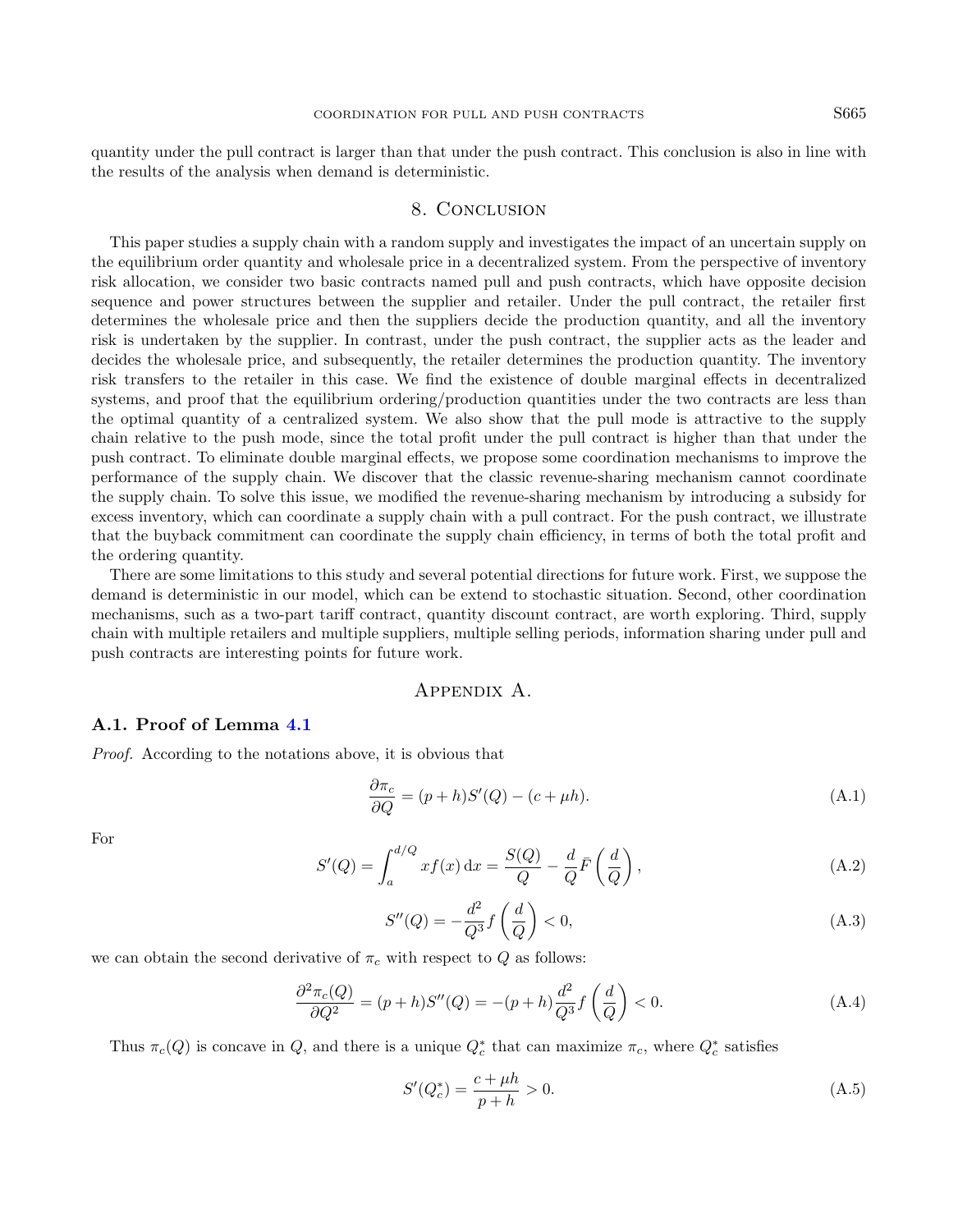Define  $L(Q, p, h) = (p + h)S'(Q) - (c + \mu h)$ , according to the first-order condition of  $\pi_c(Q)$ , we have

$$
\frac{dQ_c^*}{dp} = -\frac{dL(Q_c^*, p, h)}{dp} / \frac{dL(Q_c^*, p, h)}{dQ_c^*} = \frac{Q^3 S'(Q_c^*)}{(p + h)d^2 f(d/Q_c^*)} \n\frac{dQ_c^*}{dh} = -\frac{dL(Q_c^*, p, h)}{dh} / \frac{dL(Q_c^*, p, h)}{dQ_c^*} = \frac{Q^3 (S'(Q_c^*) - \mu)}{(p + h)d^2 f(d/Q_c^*)}.
$$

According to equation  $(A.2)$ ,  $0 < S'(Q_c^*) \leq \int_a^b xf(x) dx = \mu$ , thus,  $dQ_c^*/dp > 0$ ,  $dQ_c^*/dh < 0$ , which means that the optimal  $Q_c^*$  is increasing with p and decreasing with h.

## A.2. Proof of Lemma [4.2](#page-6-0)

*Proof.* Take  $S(Q)$  into equation [\(4.11\)](#page-7-3), and the differential of  $\pi_s(Q|w)$  with respect to Q is

$$
\frac{\partial \pi_s(Q|w)}{\partial Q} = (w+h)S'(Q) - (c+\mu h),\tag{A.6}
$$

the second-order condition is

$$
\frac{\partial^2 \pi_s(Q|w)}{\partial Q^2} = -(w+h)\frac{d^2}{Q^3}f\left(\frac{d}{Q}\right) < 0. \tag{A.7}
$$

Hence, the supplier's optimal production quantity  $Q_s^*$  can be obtained by solving the first-order condition, *i.e.*,  $Q_s^*$  satisfies

$$
S'(Q_s^*) = \frac{c + \mu h}{w + h}.\tag{A.8}
$$

 $Q_s^* = \arg_Q \{(w+h)S'(Q) - (c+\mu h) = 0\}$ , the proof is complete.

# A.3. Proof of Lemma [4.4](#page-7-1)

*Proof.*  $C(x)$  can be rewritten as

$$
C(x) = -\frac{xf(x)}{1 - F(x) - \frac{s(x)}{x}} = -\frac{\frac{xf(x)}{1 - F(x)}}{1 - \frac{s(x)}{x\bar{F}(x)}} = -g(x).
$$

Since  $C(x)$  is decreasing with x, then  $C'(x) < 0$ , which means  $g(x)$  is increasing.

$$
g'(x) = \frac{\left(\frac{xf(x)}{1-F(x)}\right)' \left[1 - \frac{s(x)}{xF(x)}\right] + \frac{xf(x)}{1-F(x)} \frac{xs'(x)\bar{F}(x) - s(x)\bar{F}(x) + xs(x)f(x)}{[x\bar{F}(x)]^2} > 0. \frac{\left[1 - \frac{s(x)}{x\bar{F}(x)}\right]^2}{}
$$

Remember that the distribution of  $\alpha$  has an increasing generalized failure rate, and  $1 - s(x)/x\overline{F}(x) < 0$ , so if  $g'(x) > 0$ , there must be  $xs'(x)\overline{F}(x) - s(x)\overline{F}(x) + xs(x)\overline{f}(x) > 0$ . Then, the first-order derivate of  $H(x)$  is

$$
\frac{\partial H(x)}{\partial x} = A(x)C'(x) + A'(x)C(x),\tag{A.9}
$$

for  $C'(x) < 0$  and  $A(x)$ ,  $C(x) > 0$ , thus, equation [\(5.1\)](#page-9-4) is negative if  $A'(x) < 0$ . Additionally,

$$
A'(x) = \frac{\bar{F}(x)s(x) - xf(x)s(x) - x\bar{F}^{2}(x)}{(s(x) - x\bar{F}(x))^{2}},
$$

where  $\bar{F}(x) = s'(x)$ , so  $\bar{F}(x)s(x) - xf(x)s(x) - x\bar{F}^{2}(x) < 0$  is established.  $H(x)$  is decreasing in x.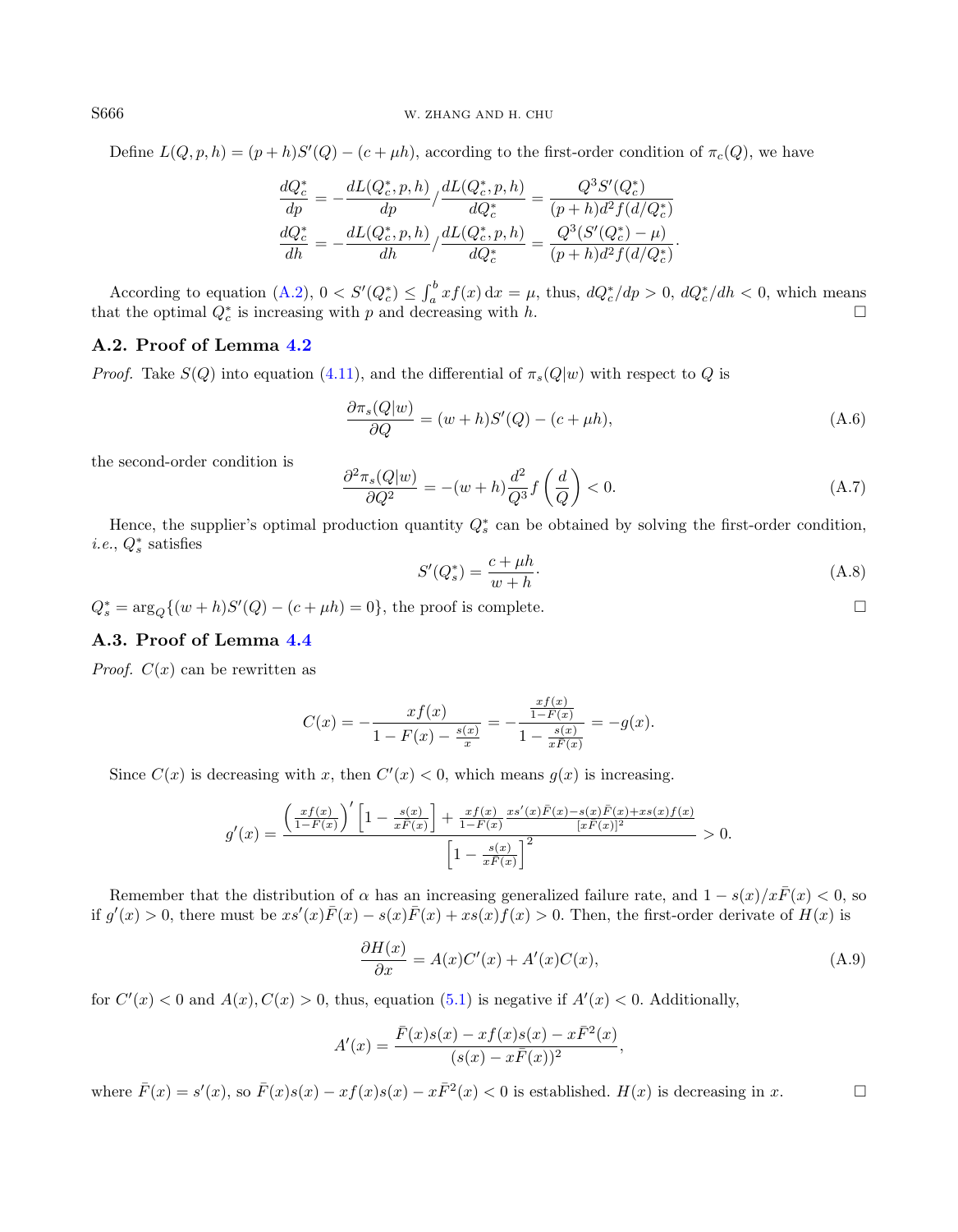## A.4. Proof of Proposition [4.5](#page-7-4)

Proof.  $\pi_r(Q)$  is concave in Q if  $\partial \pi_r(Q)/\partial Q$  is decreasing in Q. Since  $S'(Q)$  is a decreasing function with Q, from equation [\(5.1\)](#page-9-4), we have that  $\pi_r(Q)$  is concave if  $S(Q)S''(Q)/(S'(Q))^2$  is decreasing with respect to Q.

According to the definition of  $s(x)$  and  $H(x)$ ,  $S(Q)S''(Q)/(S'(Q))^2 = -H(d/Q)$ . Then the problem to prove  $\pi_r(Q)$  is concave with respect to Q is equivalent to show that  $H(x)$  is decreasing with x. The conclusion is obvious based on the deduction of Lemma [4.4.](#page-7-1)  $\Box$ 

## A.5. Proof of Theorem [4.6](#page-8-0)

*Proof.* Under a pull contract, the supplier's optimal production is decided by equation  $(4.15)$ , thus

$$
S'(Q_{\text{pull}}^*) = \frac{c + \mu h}{p + h} \left( 1 - \frac{S(Q)S''(Q)}{(S'(Q))^2} \right),\tag{A.10}
$$

take the properties that  $S''(Q) < 0$  and  $S(Q) > 0$ , it is obviously that

$$
S'(Q_{\text{pull}}^*) > \frac{c + \mu h}{p + h} = S'(Q_c^*).
$$

Along with  $S''(Q) < 0$ ,  $S'(Q)$  is decreasing with  $Q$ , so  $Q_{\text{pull}}^* < Q_c^*$ .

For the expected profit of the whole supply chain, we have proved in Section [4.1](#page-5-3) that  $\pi_c$  is concave in Q, and the optimal profit is obtained at  $Q_c^*$ . On the basis of the concavity of  $\pi_c$  and the conclusion  $Q_{\text{pull}}^* < Q_c^*$ , we have  $\pi_c^* = \pi_c(Q_c^*) > \pi_c(Q_{\text{pull}}^*) = \pi_p^*$ pull.

## A.6. Proof of Lemma [4.7](#page-8-2)

*Proof.* The expected profit of retailer  $\pi_r(Q|w)$  can be reformulated as follows:

$$
\pi_r(Q|w) = (p+h)S(Q) - \mu(w+h)Q,
$$
\n(A.11)

the first-order condition with respect to Q is

$$
\frac{\partial \pi_r(Q|w)}{\partial Q} = (p+h)S'(Q) - \mu(w+h),\tag{A.12}
$$

and the second order condition is

$$
\frac{\partial^2 \pi_r(Q|w)}{\partial Q^2} = -(p+h)\frac{d^2}{Q^3}f\left(\frac{d}{Q}\right) < 0. \tag{A.13}
$$

It is clear that  $\partial^2\pi_r(Q|w)/\partial Q^2 < 0$ , which indicates that given the wholesale price  $w, \pi_r(Q|w)$  is concave with respect to Q, and the optimal ordering quantity of retailer  $Q_r^*$  can be obtained by solving  $\partial \pi_r(Q|w)/\partial Q = 0$ ,  $Q_r^*$  satisfies the following:

$$
S'(Q_r^*) = \frac{\mu(w+h)}{p+h}.\tag{A.14}
$$

Let  $F(Q, w) = (p + h)S'(Q) - \mu(w + h)$ , then

$$
\frac{\partial Q^*_r}{\partial w}=-\frac{\partial F(Q^*_r,w)}{\partial w}/\frac{\partial F(Q^*_r,w)}{\partial Q^*_r}=-\frac{\mu Q^{*3}_r}{(p+h)d^2f(d/Q^*_r)}<0,
$$

 $Q_r^*$  is decreasing with respect to w.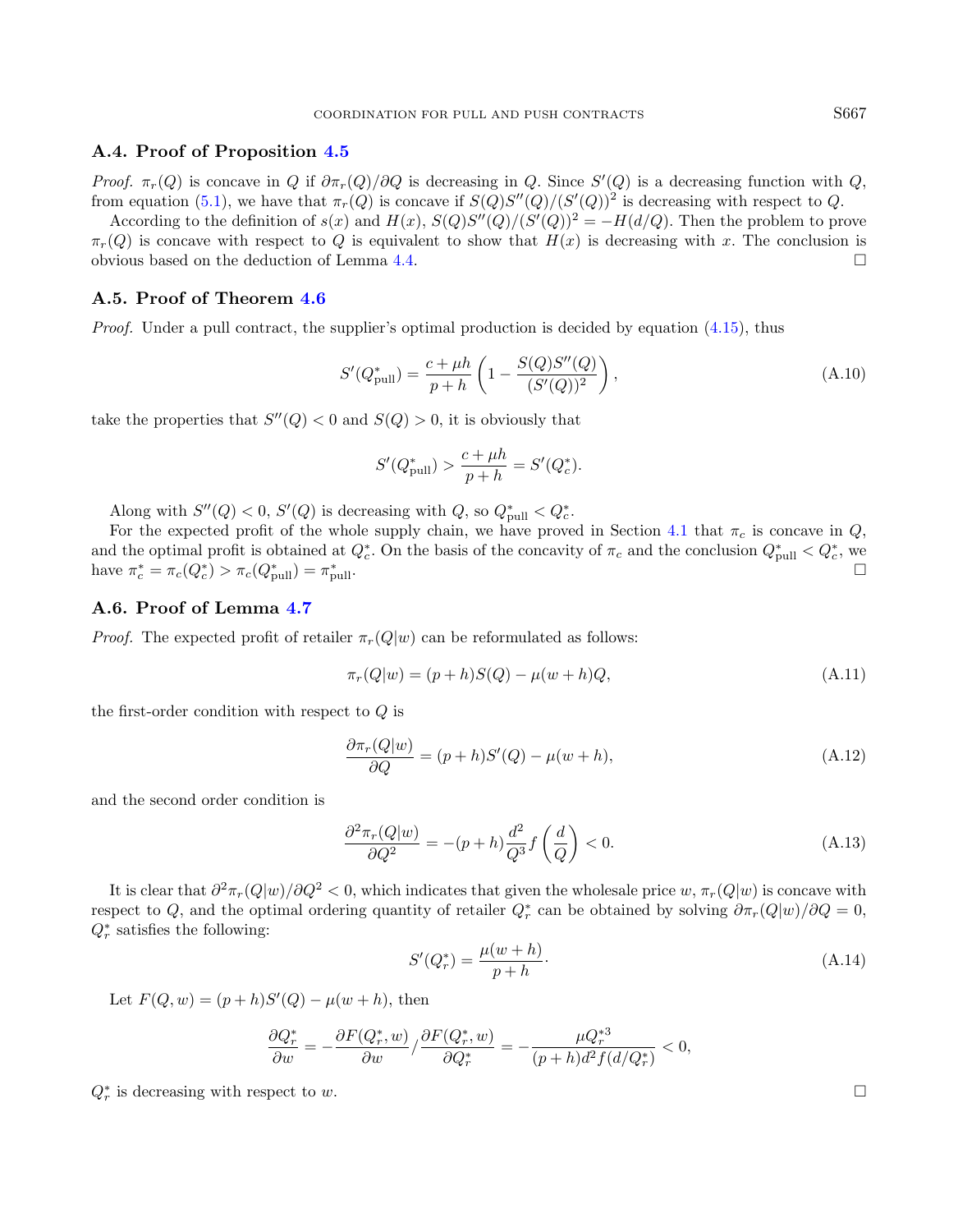# A.7. Proof of Proposition [4.9](#page-9-5)

*Proof.* Differentiating  $\pi_s(Q)$  with respect to Q,

$$
\frac{\partial \pi_s(Q)}{\partial Q} = (p+h)(S'(Q) + S''(Q)Q) - (\mu h + c).
$$

We know that  $S'(Q)$  is decreasing with Q, so if  $S''(Q)Q/S'(Q)$  is decreasing with Q, then  $\pi_s(Q)$  holds the concavity of Q. Since

$$
\frac{S''(Q)Q}{S'(Q)} = -\frac{\frac{d^2}{Q^2}f\left(\frac{d}{Q}\right)}{\frac{S(Q)}{Q} - \frac{d}{Q}\bar{F}\left(\frac{d}{Q}\right)} = -\frac{\frac{d^2}{Q^2}f\left(\frac{d}{Q}\right)}{s\left(\frac{d}{Q}\right) - \frac{d}{Q}\bar{F}\left(\frac{d}{Q}\right)},\tag{A.15}
$$

as shown in Lemma [4.4,](#page-7-1) the right hand of equation [\(5.15\)](#page-12-2) is exactly  $-C(d/Q)$ , since  $C(x)$  is decreasing with x and  $d/Q$  is decreasing with Q, we have  $-C(d/Q)$ , *i.e.*  $S''(Q)Q/S'(Q)$  is decreasing with Q. Similar to the previous proof, under a push contract, the optimal quantity  $Q_s^*$  can be solved by using the first-order condition of  $\pi_s(Q)$ .

## A.8. Proof of Theorem [4.11](#page-9-3)

<span id="page-21-0"></span>Proof. Recall that the retailer's expected profit with a pull contract and the supplier's expected profit with a push contract (Eqs. [\(4.13\)](#page-7-5) and [\(4.20\)](#page-9-6)),  $\pi_r^{\text{pull}}(Q) > \pi_r^{\text{push}}(Q)$  can be written as follows:

$$
\left((p+h)-\frac{c+\mu h}{S'(Q)}\right)d\bar{F}\left(\frac{d}{Q}\right)>0,
$$

which holds with  $S'(Q) > (c + \mu h)/(p + h)$ . Remembere that  $S'(Q)$  is decreasing in Q, and  $S'(Q_c^*) = (c +$  $(\mu h)/(p+h)$ , so for any  $Q < Q_c^*$ ,  $\pi_r^{\text{pull}}(Q) > \frac{\text{push}}{s}(Q)$ .

According to Theorems [4.6](#page-8-0) and [4.10,](#page-9-2) we know that neither  $Q_{\text{pull}}^*$  nor  $Q_{\text{push}}^*$  is larger than  $Q_c^*$ , so we have  $\pi_r^{\text{pull}}(Q_{\text{pull}}^*) > \pi_r^{\text{pull}}(Q_{\text{push}}^*) > \pi_s^{\text{push}}(Q_{\text{push}}^*)$ .

To demonstrate  $Q_{\text{pull}}^* > Q_{\text{push}}^*$ , from the supplier's first-order condition in push contract,  $Q_{\text{push}}^*$  satisfies

$$
\frac{\partial \pi_s^{\text{push}}(Q)}{\partial Q} = (p+h)(S'(Q) + QS''(Q)) - (\mu h + c) = 0,
$$

which implies

$$
c + \mu h = (p + h)S'(Q_{\text{push}}^*) \left( 1 + \frac{S''(Q_{\text{push}}^*)Q_{\text{push}}^*}{S'(Q_{\text{push}}^*)} \right). \tag{A.16}
$$

Substitute equation [\(A.16\)](#page-21-0) into  $(\pi_r^{\text{pull}}(Q_{\text{push}}^*))'$ , then

$$
(\pi_r^{\text{pull}}(Q_{\text{push}}^*))' = (p+h)S'(Q) - (c+\mu h)\left(1 - \frac{S(Q)S''(Q)}{(S'(Q))^2}\right)\Big|_{Q = Q_{\text{push}}^*}
$$

$$
= \frac{(p+h)S''(Q)(S'(Q)S(Q) + QS(Q)S''(Q) - Q(S'(Q))^2)}{(S'(Q))^2}\Big|_{Q = Q_{\text{push}}^*}.
$$

Take  $S(Q) = Qs(d/Q)$  and  $S'(Q) = s(d/Q) - d/Q\overline{F}(d/Q)$  into the above equation, by using the assumption in Lemma [4.4,](#page-7-1) we have

$$
S'(Q)S(Q) + QS(Q) - Q(S'(Q))^{2} = d[\bar{F}(x)s(x) - (x)f(x)s(x) - x\bar{F}^{2}(x)]|_{x=d/Q} < 0.
$$

Since  $S''(Q) < 0$ , thus  $(\pi_r^{\text{pull}}(Q_{\text{push}}^*))' > 0$ . Using the concavity of  $\pi_r^{\text{pull}}(Q)$ , it is easy to confirm that  $Q_{\text{push}}^* <$  $Q_{\text{pull}}^*$ ; hence,  $\pi_c(Q_{\text{pull}}^*) > \pi_c(Q_{\text{p}}^*)$  $_{\text{push}}^*$ ).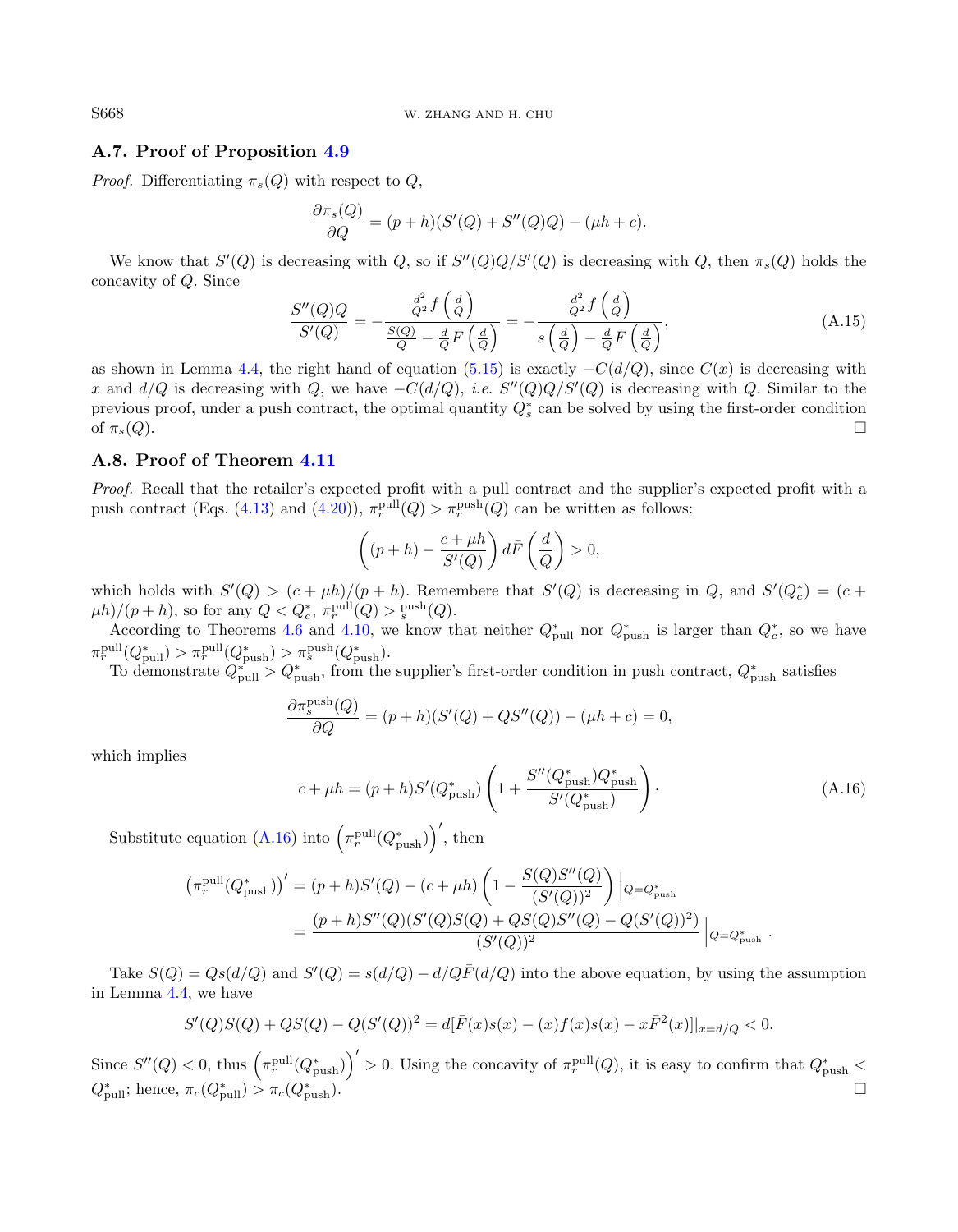# A.9. Proof of Lemma [5.1](#page-9-7)

*Proof.* The differential of  $\pi_s(Q|w)$  with respect to Q is

$$
\frac{\partial \hat{\pi}_s(Q|w)}{\partial Q} = [\beta p + (1 - \beta)w + h]S'(Q) - (c + \mu h),
$$

and the second-order condition is

$$
\frac{\partial^2 \hat{\pi}_s(Q|w)}{\partial Q^2} = -[\beta p + (1-\beta) w + h] \frac{d^2}{Q^3} f\left(\frac{d}{Q}\right).
$$

Hence  $\partial^2 \hat{\pi}_s(Q|w)/\partial Q^2 < 0$ . Therefore, the optimal production quantity is obtained by solving the first-order condition.

## A.10. Proof of Lemma [5.2](#page-10-0)

<span id="page-22-0"></span>*Proof.* Given w, differentiating  $\hat{\pi}_s^{\text{Sub}}(Q, w)$  and  $\hat{\pi}_r(Q, w)$ , individually, we have

$$
\frac{\partial \hat{\pi}_s^{\text{Sub}}(Q, w)}{\partial Q} = (w + \beta(p - w) + h - r)S'(Q) - (c + \mu(h - r)),
$$
  

$$
\frac{\partial^2 \hat{\pi}_s^{\text{Sub}}(Q, w)}{\partial Q^2} = (w + \beta(p - w) + h - r)S''(Q),
$$
  

$$
\frac{\partial \hat{\pi}_r^{\text{Sub}}(Q, w)}{\partial Q} = ((1 - \beta)(p - w) + r)S'(Q) - \mu r,
$$
  

$$
\frac{\partial^2 \hat{\pi}_r^{\text{Sub}}(Q, w)}{\partial Q^2} = ((1 -)(p - w) + r)S''(Q).
$$

Since  $S''(Q) < 0$ , and  $r < h < w$ , we have that both  $\partial^2 \hat{\pi}_s^{\text{Sub}}(Q, w) / \partial Q^2$  and  $\partial^2 \hat{\pi}_r^{\text{Sub}}(Q, w) / \partial Q^2$  are negative, *i.e.*,  $\hat{\pi}_s^{\text{Sub}}(Q, w)$  and  $\hat{\pi}_r^{\text{Sub}}(Q, w)$  are concave in Q.

#### A.11. Proof of Theorem [5.3](#page-11-0)

*Proof.* In line with Lemma [5.2,](#page-10-0) from the perspective of the supplier, the optimal production quantity  $\hat{Q}_{s}^{\text{Sub}*}$ satisfies

$$
S'(\hat{Q}_s^{\text{Sub*}}) = \frac{c + \mu(h - r)}{w + \beta(p - w) + h - r},\tag{A.17}
$$

according to the assumption on r,  $S'(Q) > 0$ . Substituting the expression of  $w(r)$  into [\(A.17\)](#page-22-0), then

$$
S'(\hat{Q}_s^{\text{Sub*}}) = \frac{c + \mu h}{p + h},
$$

which is consistent with the quantity that maximizes the total supply chain's expected profit; thus,  $\hat{Q}_{s}^{\text{Sub}*} = Q_{c}^{*}$ . Therefore, from the supplier's perspective, the supply chain is coordinated. It remains to show that the retailer also prefers this same Q.

As for the retailer, given w, the optimal quantity  $\hat{Q}_r^{\text{Sub}*}$  satisfies

$$
S'(\hat{Q}_r^{\text{Sub*}}) = \frac{\mu r}{(1-\beta)(p-w) + r},\tag{A.18}
$$

similar to the proof of the supplier, we have  $\hat{Q}_r^{\text{Sub}*} = Q_c^*$ 

.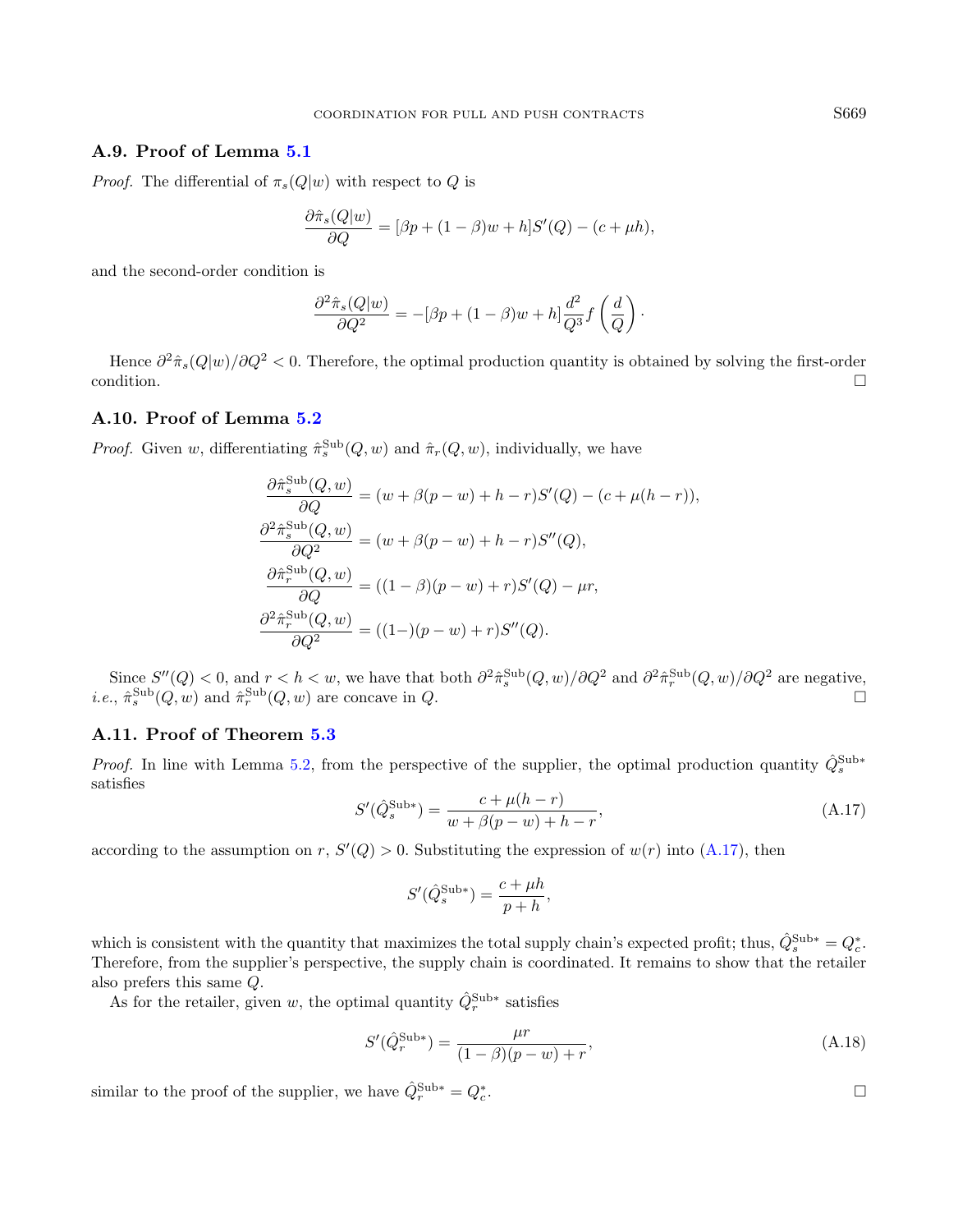# A.12. Proof of Theorem [5.4](#page-11-5)

*Proof.* According to equations [\(5.11\)](#page-11-6) and [\(5.12\)](#page-11-4), the supplier's profit is an increasing function of  $\lambda$  and the retailer's profit is a decreasing function of λ. According to equation [\(5.10\)](#page-11-7), λ is a decreasing function of r. Therefore, the retailer's (supplier's) profit is an increasing (decreasing) function of  $r$ .

If  $r = 0$ , then  $\lambda = 1$ ,  $\hat{\pi}_s^{\text{Sub}}(Q, w, r) = \pi_c(Q)$ ,  $\hat{\pi}_r^{\text{Sub}}(Q, w, h_b) = 0$ , and if  $r = h + c/\mu$ , we have  $\hat{\pi}_r^{\text{Sub}}(Q, w, h_b) = 0$  $\pi_c(Q), \hat{\pi}_s^{\text{Sub}}(Q, w, h_b) = 0.$  Since the retailer's (supplier's) profit is an increasing (decreasing) function of r, when  $0 < r < h + c/\mu$ , it is clear that both  $\hat{\pi}_s^{\text{Sub}}(Q, w, h_b)$  and  $\hat{\pi}_r^{\text{Sub}}(Q, w, h_b)$  are positive.

## A.13. Proof of Lemma [5.5](#page-11-8)

*Proof.* Taking the derivative of  $\tilde{\pi}_r(Q|w)$  with respect to Q, we have

$$
\frac{\partial \tilde{\pi}_r(w, Q, h_b)}{\partial Q} = pS'(Q) - \mu w - (h - h_b)(\mu - S'(Q)),
$$

where

$$
S'(Q) = \frac{d}{Q}F\left(\frac{d}{Q}\right) - \int_{a}^{d/Q} F(x) dx,
$$

$$
\frac{\partial^2 \tilde{\pi}_r(w, Q, h_b)}{\partial Q^2} = pS''(Q) + (h - h_b)S''(Q)
$$

$$
= -(p + h - h_b)\frac{d^2}{Q^3}f\left(\frac{d}{Q}\right).
$$

<span id="page-23-0"></span>Since  $p + h - h_b > 0$ , then  $\partial^2 \tilde{\pi}_r(w)/\partial Q^2 < 0$ , which indicates that  $\tilde{\pi}_r(Q|w)$  is concave with respect to Q with the given  $w$ .

## A.14. Proof of Theorem [5.6](#page-11-3)

*Proof.* Since  $\tilde{\pi}_r(Q|w)$  is concave with respect to Q, the optimal solution can be obtained by solving the first-order condition of  $\hat{\pi}_r(w, Q, h_b)$ . Since

$$
\frac{\partial \hat{\pi}_r(w, Q, h_b)}{\partial Q} = (p + h - h_b)S'(Q) - \mu(w + h - h_b) = 0,
$$

then

$$
S'(\tilde{Q}_r^*) = \frac{\mu(w + h - h_b)}{p + h - h_b}.
$$
\n(A.19)

Substituting the expression of  $w(h_b)$  into  $(A.19)$ , we obtain

$$
S'(\tilde{Q}_r^*) = \frac{c + \frac{h_b(\mu p - c)}{p + h} + \mu(h - h_b)}{p + h - h_b} = \frac{c + \mu h}{p + h},\tag{A.20}
$$

there is the same Q that maximizes the total supply chain expected profit, so  $\tilde{Q}_r^* = Q_c^*$ . Therefore, from the retailer's perspective, the supply chain is coordinated. It remains to show that the supplier also prefers this same Q.

The supplier's profit function is

$$
\tilde{\pi}_s(w, Q, h_b) = wQE[\alpha] - cQ - h_bE(\alpha Q - d)^+
$$
  
= 
$$
\mu wQ - cQ - h_b(\mu Q - S(Q)).
$$
 (A.21)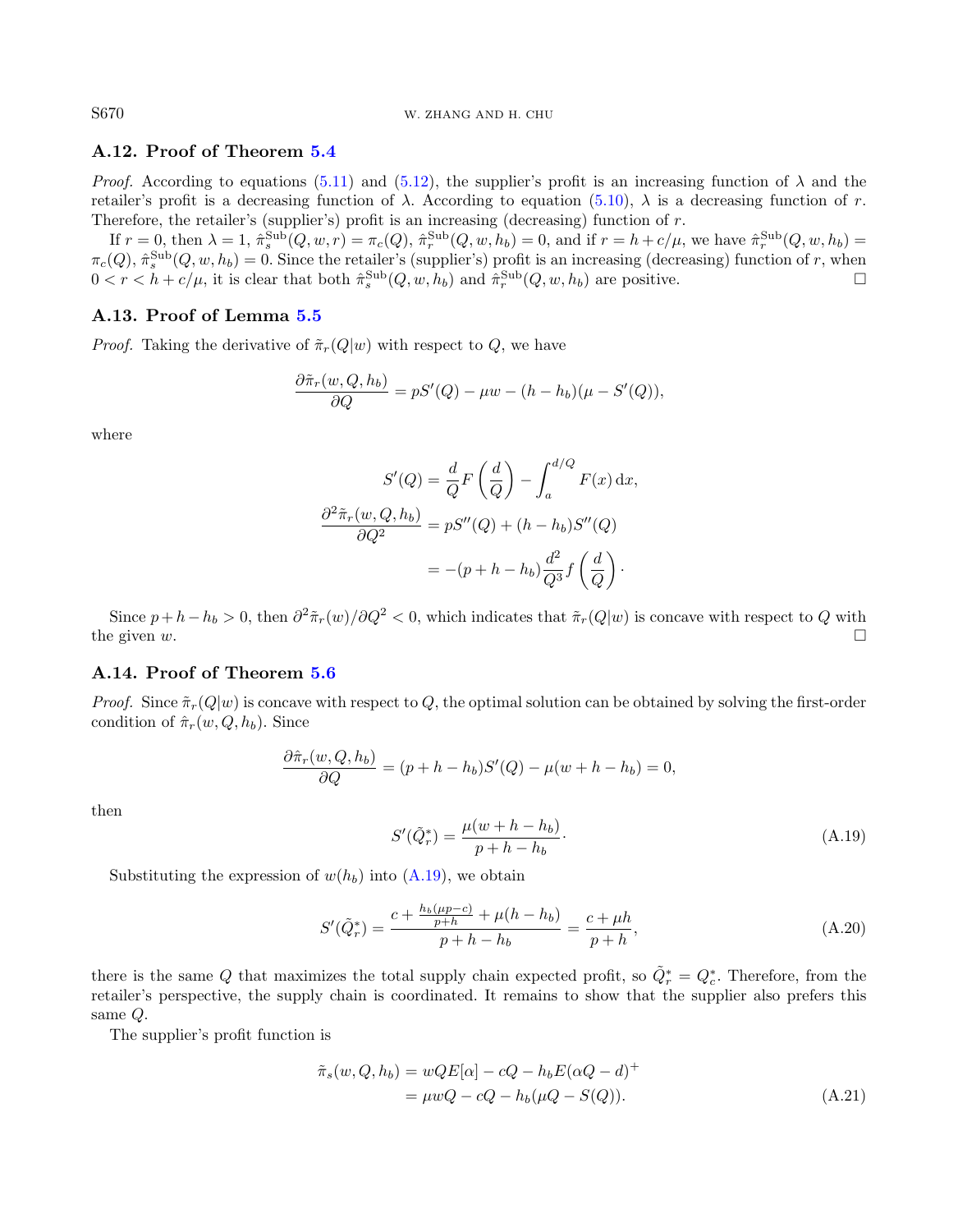We can show that  $\partial^2 \tilde{\pi}_s(w, Q, h_r)/\partial Q^2 = -h_b df(d/Q)/Q^3 < 0$ , thus  $\tilde{\pi}_s(w, Q, h_b)$  is concave with respect to  $Q$ . The Q that maximizes  $\tilde{\pi}_s$  satisfies

$$
\frac{\partial \tilde{\pi}_s(w, Q, h_b)}{\partial Q} = \mu w - c - \mu h_b + h_b S'(Q) = 0
$$
  

$$
\Leftrightarrow S'(\tilde{Q}_s^*) = \frac{c + \mu h_b - \mu w}{h_b}.
$$
(A.22)

Letting  $w = w(h_b)$  as defined in [\(5.14\)](#page-11-2), we obtain

$$
S'(\tilde{Q}_s^*) = \frac{c + \mu h}{p + h},
$$

therefore,  $\tilde{Q}_s^* = Q_c^*$ 

#### A.15. Proof of Theorem [5.7](#page-12-1)

*Proof.* According to equations [\(5.17\)](#page-12-3) and [\(5.18\)](#page-12-4), the retailer's profit is an increasing function of  $\lambda$  and the supplier's profit is a decreasing function of  $\lambda$ . According to equation [\(5.15\)](#page-12-2),  $\lambda$  is a decreasing function of  $h_h$ . Therefore, the retailer's (supplier's) profit is a decreasing (increasing) function of  $h_b$ .

<span id="page-24-3"></span><span id="page-24-1"></span><span id="page-24-0"></span>If  $h_b = 0$ , then  $\lambda = 1$ ,  $\bar{\pi}_r(Q, w, h_b) = c(Q)$ ,  $\tilde{\pi}_s(Q, w, h_b) = 0$ , and if  $h_b = p + h$ , we have  $\tilde{\pi}_s(Q, w, h_b) = \pi_c(Q)$ ,  $\tilde{\pi}_r(Q, w, h_b) = 0$ . Since he retailer's (supplier's) profit is a decreasing (increasing) function of  $h_b$ , when  $0 < h_b <$  $p + h$ , it is clear that both  $\tilde{\pi}_r(Q, w, h_b)$  and  $\tilde{\pi}_s(Q, w, h_b)$  are positive.

<span id="page-24-10"></span><span id="page-24-9"></span><span id="page-24-2"></span>Acknowledgements. The authors thanks the supported of the MOE (Ministry of Education in China) Project of Humanities and Social Sciences [18YJCZH247]; Shandong Social Science Planning Funds [18DGLJ01]; China Postdoctoral Science Foundation [2017M622287]; National Social Science Foundation [18VSJ067] and Beijing Intelligent Logistics System Collaborative Innovation Center Foundation [BILSCIEC-2019KF-17].

#### **REFERENCES**

- <span id="page-24-12"></span><span id="page-24-8"></span>[1] O. Ahumada and J.R. Villalobos, Operational model for planning the harvest and distribution of perishable agricultural products. Int. J. Prod. Econ. 133 (2011) 677–687.
- <span id="page-24-4"></span>[2] G.P. Cachon, Supply chain coordination with contracts. In: Handbooks in Operations Research and Management. Science, Elsevier (2003) 227–339.
- <span id="page-24-5"></span>[3] G.P. Cachon, The allocation of inventory risk in a supply chain: push, pull, and advance-purchase discount contracts. Manage. Sci. **50** (2004) 222-238.
- <span id="page-24-11"></span><span id="page-24-6"></span>[4] G.P. Cachon and M.A. Lariviere, Supply chain coordination with revenue-sharing contracts: strengths and limitations. Manage. Sci. 51 (2005) 30–44.
- <span id="page-24-7"></span>[5] P. Chintapalli, S.M. Disney and C.S. Tang, Coordinating supply chains via advance-order discounts, minimum order quantities, and delegations. Prod. Oper. Manage. 26 (2017) 2175–2186.
- [6] C. Dellarocas, Double marginalization in performance-based advertising: implications and solutions. Manage. Sci. 58 (2012) 1178–1195.
- [7] X. Fang, J. Ru and Y. Wang, Optimal procurement design of an assembly supply chain with information asymmetry. Prod. Oper. Manage. 23 (2014) 2075–2088.
- [8] Y. Feng, G. Li and S.P. Sethi, Pull and push contracts in a decentralised assembly system with random component yields. Int. J. Prod. Res. 56 (2018) 1–21.
- [9] G.O. Ferreira, E.F. Arruda and L.G. Marujo, Inventory management of perishable items in long-term humanitarian operations using Markov decision processes. Int. J. Disaster Risk Reduct. 31 (2018) 460–469.
- [10] H. Fu, Y. Ma, D. Ni and X. Cai, Coordinating a decentralized hybrid push-pull assembly system with unreliable supply and uncertain demand. Ann. Oper. Res. 257 (2017) 537–557.
- [11] D. Fudenberg and J. Tirole, Game Theory. MIT Press (1991).
- [12] D.B. Fuller, V.J.M. Ferreira Filho and E.F. de Arruda, Oil industry value chain simulation with learning agents. Comput. Chem. Eng. 111 (2018) 199–209.
- [13] B. Giri, S. Bardhan and T. Maiti, Coordinating a three-layer supply chain with uncertain demand and random yield. Int. J. Prod. Res. 54 (2016) 2499–2518.

. In the contract of the contract of the contract of the contract of the contract of the contract of the contract of